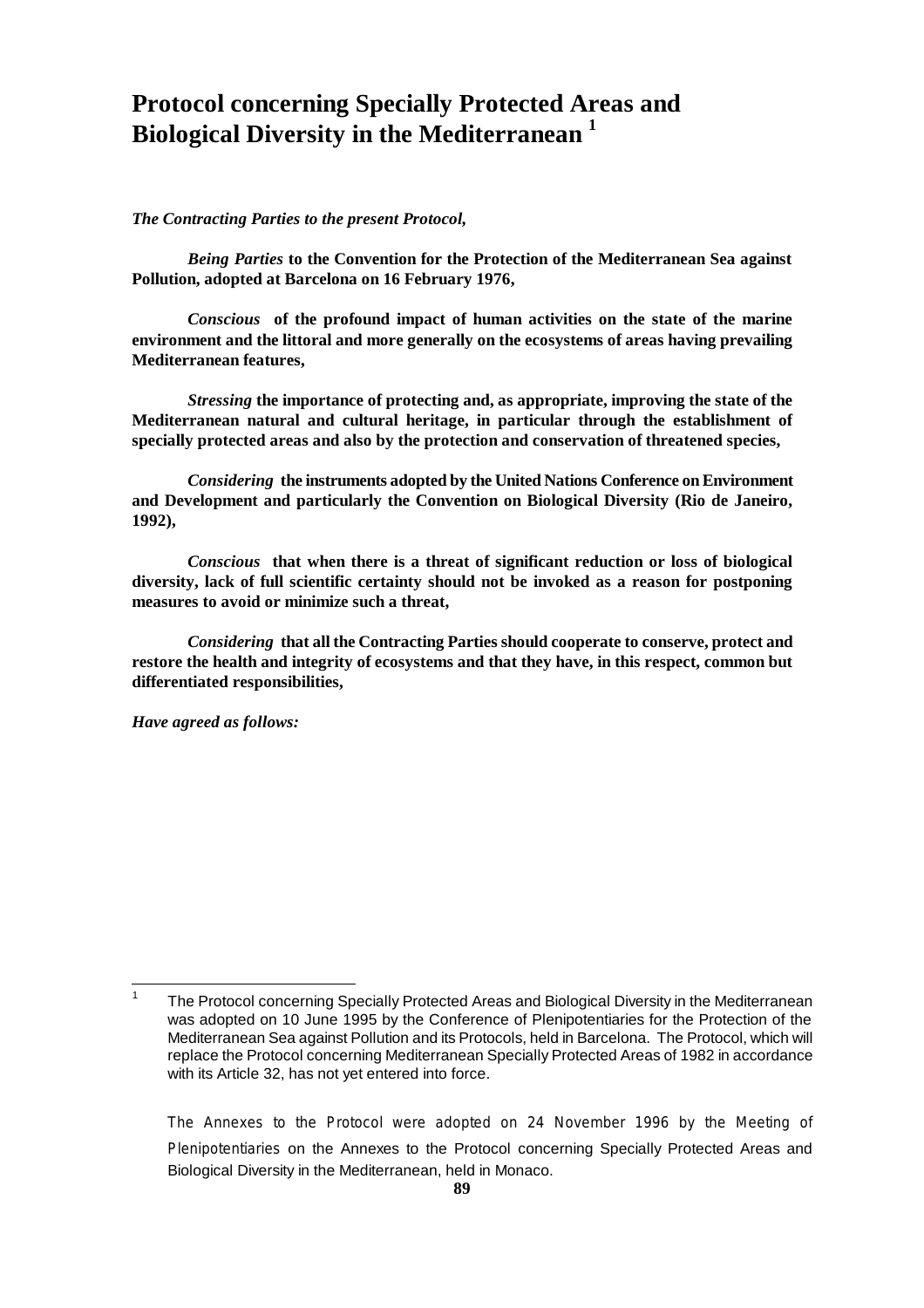# **PART I**

# **GENERAL PROVISIONS**

# *Article 1*

# **DEFINITIONS**

**For the purposes of this Protocol:**

*(a)* **"Convention" means the Convention for the Protection of the Mediterranean Sea against Pollution, adopted at Barcelona on 16 February 1976 and amended at Barcelona in 1995;**

*(b)* **"Biological diversity" means the variability among living organisms from all sources including,** *inter alia***, terrestrial, marine and other aquatic ecosystems and the ecological complexes of which they are part; this includes diversity within species, between species and of ecosystems;**

*(c)* **"Endangered species" means any species that is in danger of extinction throughout all or part of its range;**

*(d)* **"Endemic species" means any species whose range is restricted to a limited geographical area;**

*(e)* **"Threatened species" means any species that is likely to become extinct within the foreseeable future throughout all or part of its range and whose survival is unlikely if the factors causing numerical decline or habitat degradation continue to operate;**

*(f)* **"Conservation status of a species" means the sum of the influences acting on the species that may affect its long-term distribution and abundance;**

*(g)* **"Parties" means the Contracting Parties to this Protocol;**

*(h)* **"Organization" means the organization referred to in Article 2 of the Convention;**

*(i)* **"Centre" means the Regional Activity Centre for Specially Protected Areas.**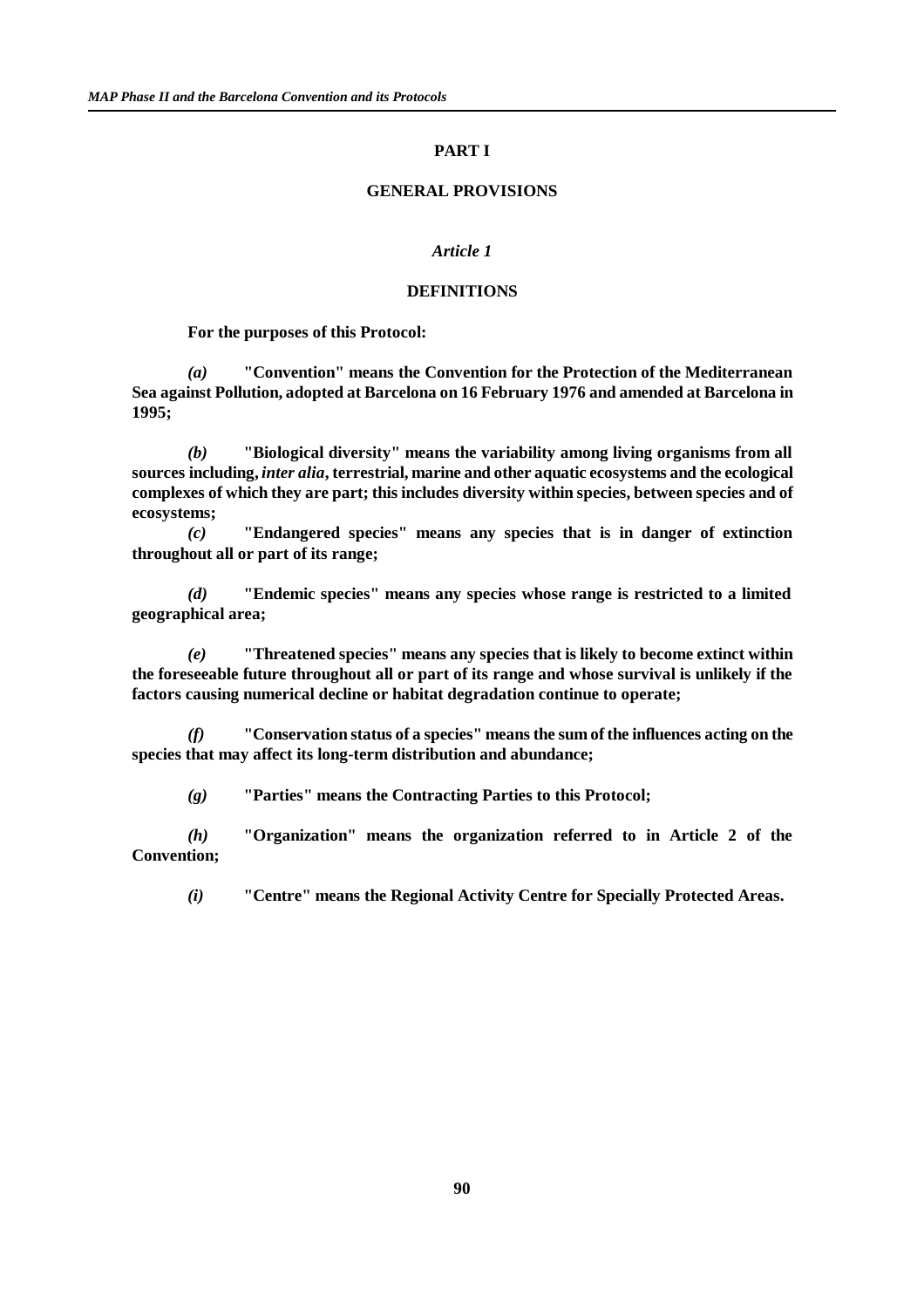# *Article 2*

#### **GEOGRAPHICAL COVERAGE**

**1. The area to which this Protocol applies shall be the area of the Mediterranean Sea as delimited in Article 1 of the Convention. It also includes:**

- **- the seabed and its subsoil;**
- **- the waters, the seabed and its subsoil on the landward side of the baseline from which the breadth of the territorial sea is measured and extending, in the case of watercourses, up to the freshwater limit;**
- **- the terrestrial coastal areas designated by each of the Parties, including wetlands.**

**2. Nothing in this Protocol nor any act adopted on the basis of this Protocol shall prejudice the rights, the present and future claims or legal views of any State relating to the law of the sea, in particular, the nature and the extent of marine areas,the delimitation of marine areas between States with opposite or adjacent coasts, freedom of navigation on the high seas, the right and the modalities of passage through straits used for international navigation and the right of innocent passage in territorial seas, as well as the nature and extent of the jurisdiction of the coastal State, the flag State and the port State.** 

**3. No act or activity undertaken on the basis of this Protocol shall constitute grounds for claiming, contending or disputing any claim to national sovereignty or jurisdiction.**

#### *Article 3*

# **GENERAL OBLIGATIONS**

**1. Each Party shall take the necessary measures to:**

*(a)* **protect, preserve and manage in a sustainable and environmentally sound way areas of particular natural or cultural value, notably by the establishment of specially protected areas;**

*(b)* **protect, preserve and manage threatened or endangered species of flora and fauna.**

**2. The Parties shall cooperate, directly or through the competent international organizations, in the conservation and sustainable use of biological diversity in the area to which this Protocol applies.**

**3. The Parties shall identify and compile inventories of the components of biological diversity important for its conservation and sustainable use.**

**4. The Parties shall adopt strategies, plans and programmes for the conservation of biological diversity and the sustainable use of marine and coastal biological resources and shall integrate them into their relevant sectoral and intersectoral policies.**

**5. The Parties shall monitor the components of biological diversity referred to in**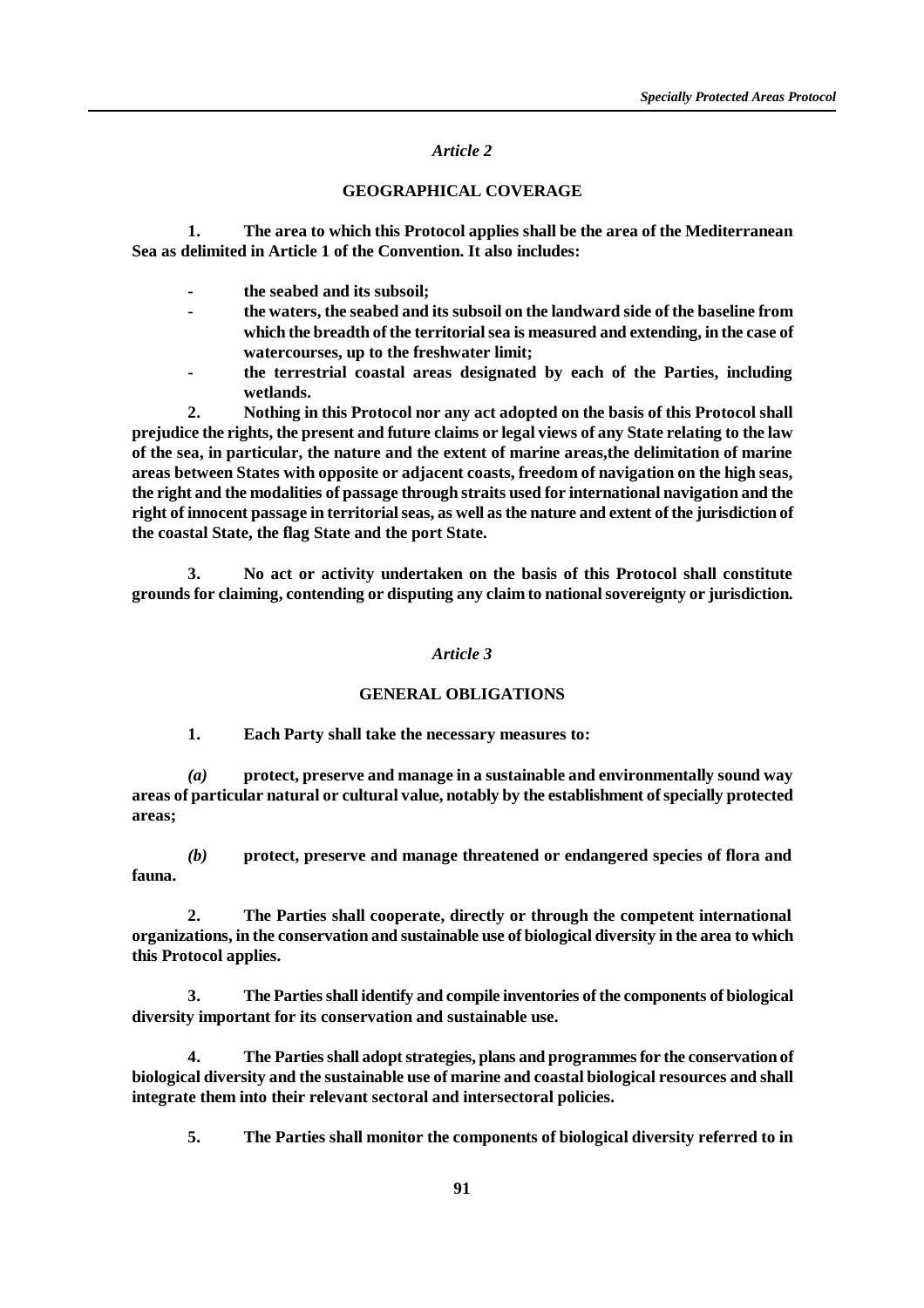**paragraph 3 of this Article and shall identify processes and categories of activities which have or are likely to have a significant adverse impact on the conservation and sustainable use of biological diversity, and monitor their effects.**

**6. Each Party shall apply the measures provided for in this Protocol without prejudice to the sovereignty or the jurisdiction of other Parties or other States. Any measures taken by a Party to enforce these measures shall be in accordance with international law.**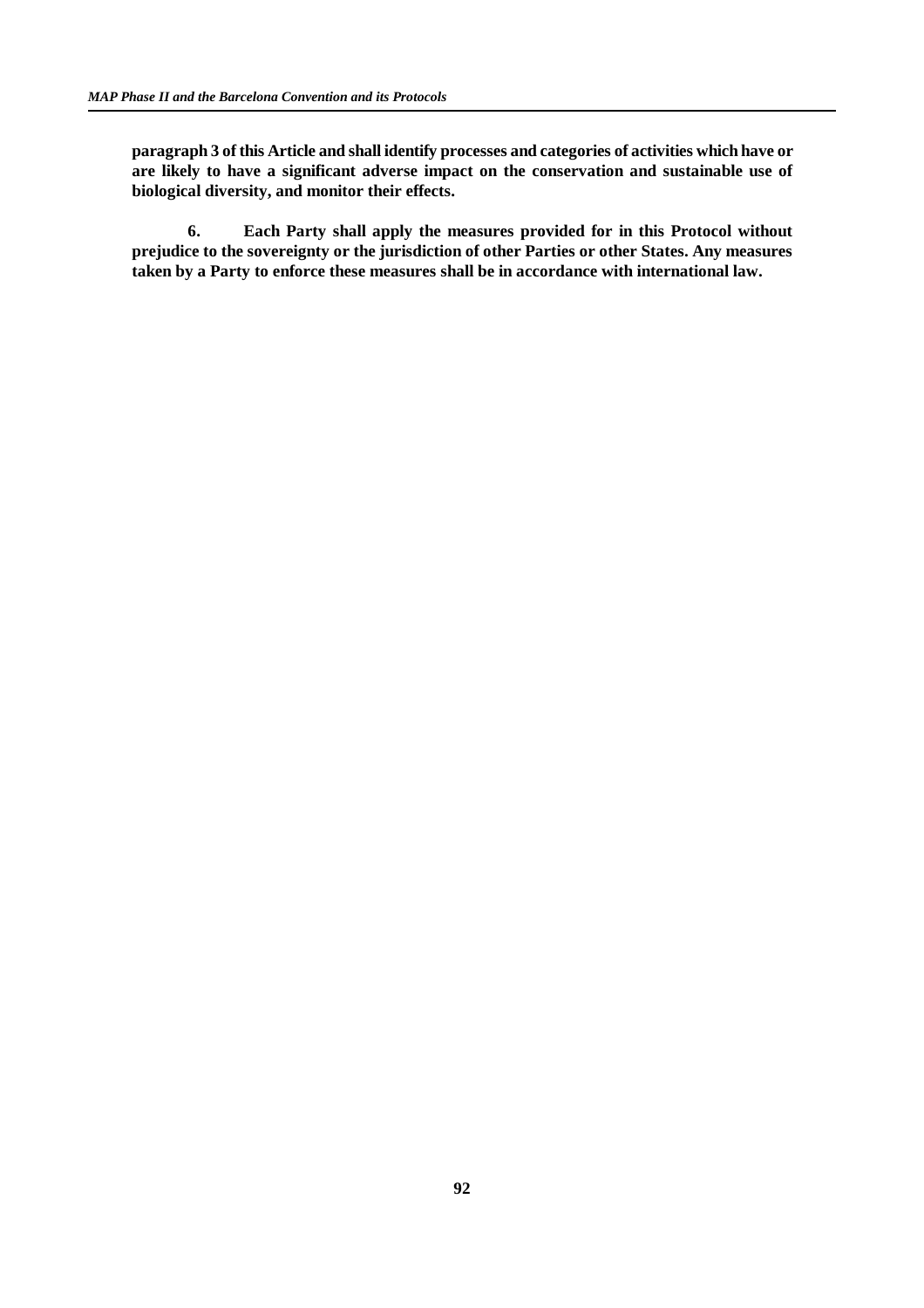# **PART II**

## **PROTECTION OF AREAS**

# **SECTION ONE - SPECIALLY PROTECTED AREAS**

#### *Article 4*

### **OBJECTIVES**

**The objective of specially protected areas is to safeguard:** 

*(a)* **representative types of coastal and marine ecosystems of adequate size to ensure their long-term viability and to maintain their biological diversity;**

*(b)* **habitats which are in danger of disappearing in their natural area of distribution in the Mediterranean or which have a reduced natural area of distribution as a consequence of their regression or on account of their intrinsically restricted area;**

*(c)* **habitats critical to the survival, reproduction and recovery of endangered, threatened or endemic species of flora or fauna;**

*(d)* **sites of particular importance because of their scientific, aesthetic, cultural or educational interest.**

### *Article 5*

# **ESTABLISHMENT OF SPECIALLY PROTECTED AREAS**

**1. Each Party may establish specially protected areas in the marine and coastal zones subject to its sovereignty or jurisdiction.**

**2. If a Party intends to establish, in an area subject to its sovereignty or national jurisdiction, a specially protected area contiguous to the frontier and to the limits of a zone subject to the sovereignty or national jurisdiction of another Party, the competent authorities of the two Parties shall endeavour to cooperate, with a view to reaching agreement on the measures to be taken and shall,** *inter alia***, examine the possibility of the other Party establishing a corresponding specially protected area or adopting any other appropriate measures.**

**3. If a Party intends to establish, in an area subject to its sovereignty or national jurisdiction, a specially protected area contiguous to the frontier and to the limits of a zone subject to the sovereignty or national jurisdiction of a State that is not a Party to this Protocol, the Party shall endeavour to cooperate with that State as referred to in the previous paragraph.**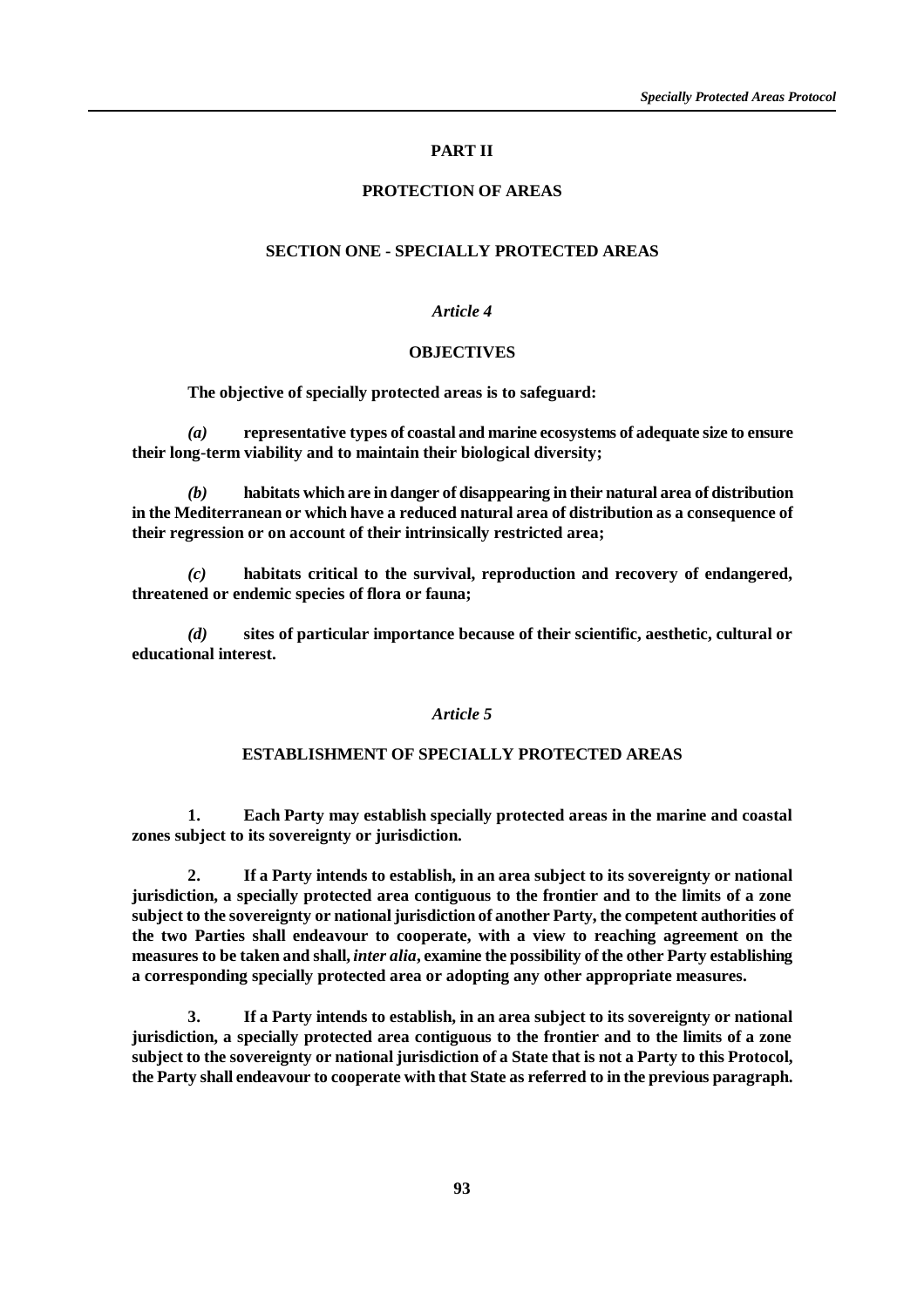**4. If a State which is not party to this Protocol intends to establish a specially protected area contiguous to the frontier and to the limits of a zone subject to the sovereignty or national jurisdiction of a Party to this Protocol, the latter shall endeavour to cooperate with that State as referred to in paragraph 2.**

### *Article 6*

### **PROTECTION MEASURES**

**The Parties, in conformity with international law and taking into account the characteristics of each specially protected area, shall take the protection measures required, in particular:**

*(a)* **the strengthening of the application of the other Protocols to the Convention and of other relevant treaties to which they are Parties;**

*(b)* **the prohibition of the dumping or discharge of wastes and other substances likely directly or indirectly to impair the integrity of the specially protected area;**

*(c)* **the regulation of the passage of ships and any stopping or anchoring;**

*(d)* **the regulation of the introduction of any species not indigenous to the specially protected area in question, or of genetically modified species, as well as the introduction or reintroduction of species which are or have been present in the specially protected area;**

*(e)* **the regulation or prohibition of any activity involving the exploration or modification of the soil or the exploitation of the subsoil of the land part, the seabed or its subsoil;**

*(f)* **the regulation of any scientific research activity;**

*(g)* **the regulation or prohibition of fishing, hunting, taking of animals and harvesting of plants or their destruction, as well as trade in animals, parts of animals, plants, parts of plants, which originate in specially protected areas;**

*(h)* **the regulation and if necessary the prohibition of any other activity or act likely to harm or disturb the species or that might endanger the state of conservation of the ecosystems or species or might impair the natural or cultural characteristics of the specially protected area;**

*(i)* **any other measure aimed at safeguarding ecological and biological processes and the landscape.**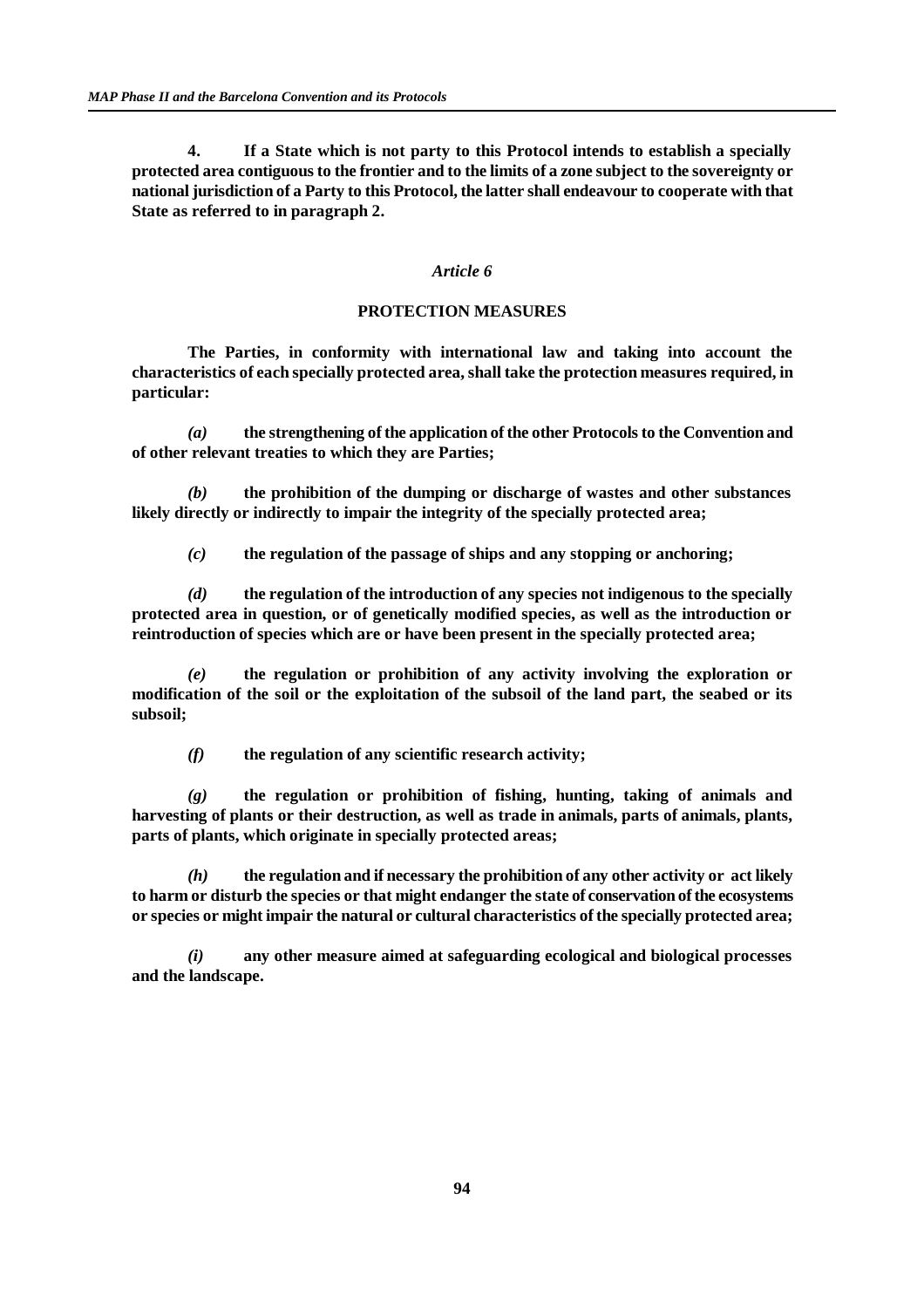# *Article 7*

## **PLANNING AND MANAGEMENT**

**1. The Parties shall, in accordance with the rules of international law, adopt planning, management, supervision and monitoring measures for the specially protected areas.**

**2. Such measures should include for each specially protected area:**

*(a)* **the development and adoption of a management plan that specifies the legal and institutional framework and the management and protection measures applicable;**

*(b)* **the continuous monitoring of ecological processes, habitats, population dynamics, landscapes, as well as the impact of human activities;**

*(c)* **the active involvement of local communities and populations, as appropriate, in the management of specially protected areas, including assistance to local inhabitants who might be affected by the establishment of such areas;**

*(d)* **the adoption of mechanisms for financing the promotion and management of specially protected areas, as well as the development of activities which ensure that management is compatible with the objectives of such areas;**

*(e)* **the regulation of activities compatible with the objectives for which the specially protected area was established and the terms of the related permits;**

*(f)* **the training of managers and qualified technical personnel, as well as the development of an appropriate infrastructure.**

**3. The Parties shall ensure that national contingency plans incorporate measures for responding to incidents that could cause damage or constitute a threat to the specially protected areas.**

**4. When specially protected areas covering both land and marine areas have been established, the Parties shall endeavour to ensure the coordination of the administration and management of the specially protected area as a whole.**

# **SECTION TWO - SPECIALLY PROTECTED AREAS OF MEDITERRANEAN IMPORTANCE**

# *Article 8*

# **ESTABLISHMENT OF THE LIST OF SPECIALLY PROTECTED AREAS OF MEDITERRANEAN IMPORTANCE**

**1. In order to promote cooperation in the management and conservation of natural areas, as well as in the protection of threatened species and their habitats, the Parties shall draw up a "List of Specially Protected Areas of Mediterranean Importance", hereinafter referred to as the "SPAMI List".**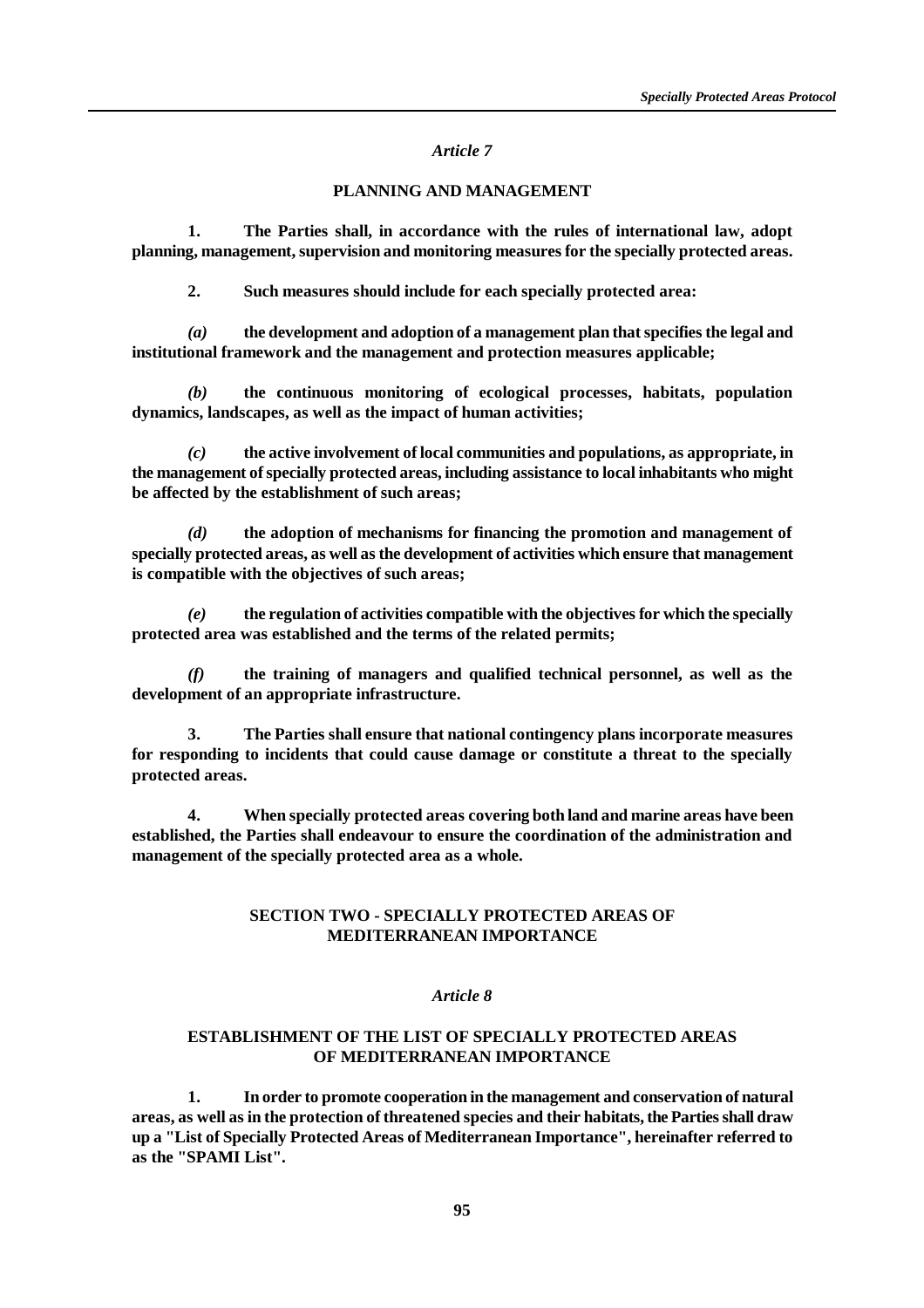- **2. The SPAMI List may include sites which:**
- **- are of importance for conserving the components of biological diversity in the Mediterranean;**
- **- contain ecosystems specific to the Mediterranean area or the habitats of endangered species;**
- **- are of special interest at the scientific, aesthetic, cultural or educational levels.**
- **3. The Parties agree:**
- *(a)* **to recognize the particular importance of these areas for the Mediterranean;**

*(b)* **to comply with the measures applicable to the SPAMIs and not to authorize nor undertake any activities that might be contrary to the objectives for which the SPAMIs were established.**

#### *Article 9*

# **PROCEDURE FOR THE ESTABLISHMENT AND LISTING OF SPAMIs**

**1. SPAMIs may be established, following the procedure provided for in paragraph 2 to 4 of this Article, in: (a) the marine and coastal zones subject to the sovereignty or jurisdiction of the Parties; (b) zones partly or wholly on the high seas.**

**2. Proposals for inclusion in the List may be submitted:**

*(a)* **by the Party concerned, if the area is situated in a zone already delimited, over which it exercises sovereignty or jurisdiction;**

*(b)* **by two or more neighbouring Parties concerned if the area is situated, partly or wholly, on the high sea;**

*(c)* **by the neighbouring Parties concerned in areas where the limits of national sovereignty or jurisdiction have not yet been defined.**

**3. Parties making proposals for inclusion in the SPAMI List shall provide the Centre with an introductory report containing information on the area's geographical location, its physical and ecological characteristics, its legal status, its management plans and the means for their implementation, as well as a statement justifying its Mediterranean importance;**

*(a)* **where a proposal is formulated under subparagraphs 2 (b) and 2 (c) of this Article, the neighbouring Parties concerned shall consult each other with a view to ensuring the consistency of the proposed protection and management measures, as well as the means for their implementation;**

*(b)* **proposals made under paragraph 2 of this Article shall indicate the protection and management measures applicable to the area as well as the means of their implementation.**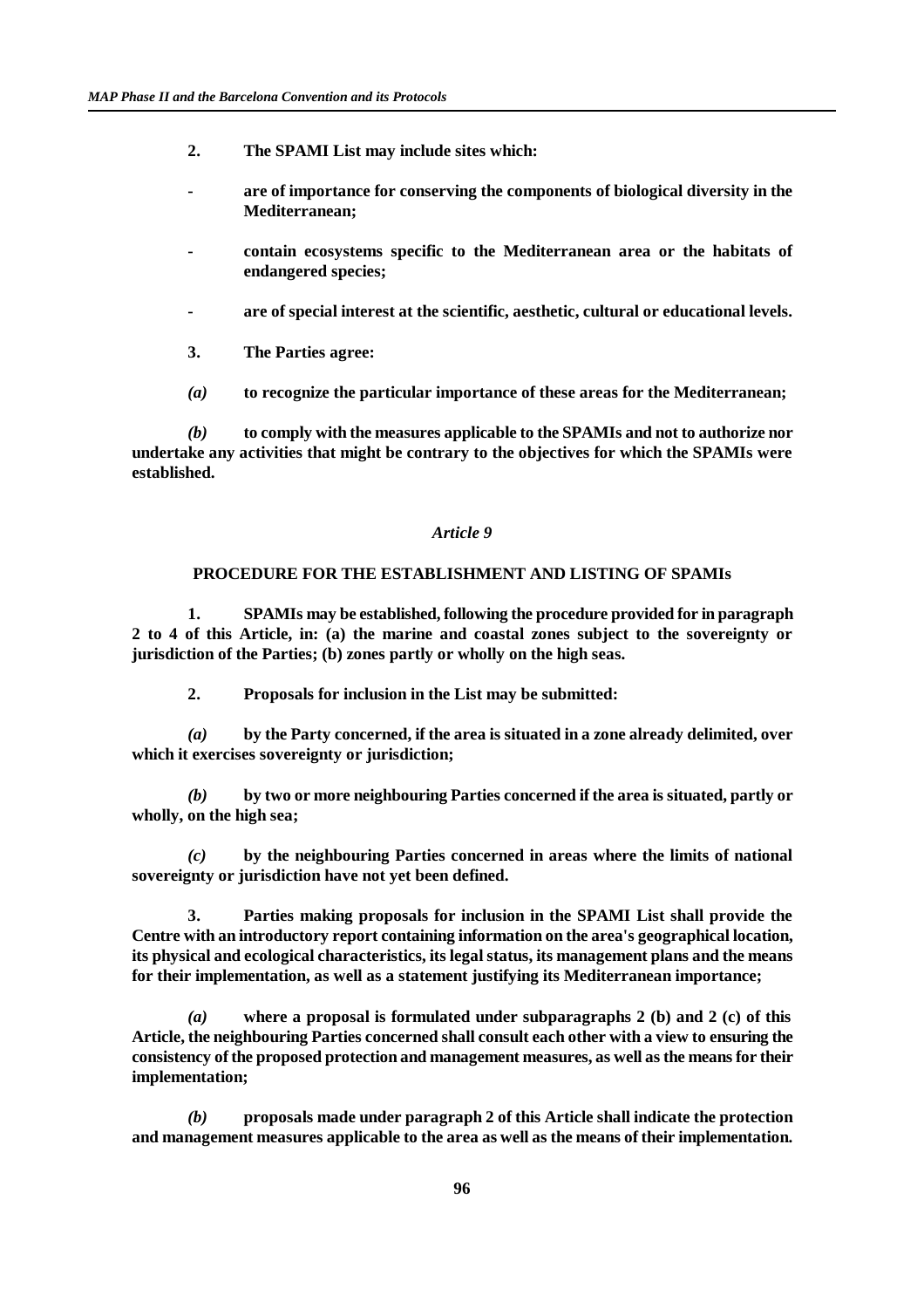**4. The procedure for inclusion of the proposed area in the List is the following:**

*(a)* **for each area, the proposal shall be submitted to the National Focal Points, which shall examine its conformity with the common guidelines and criteria adopted pursuant to Article 16;**

*(b)* **if a proposal made in accordance with subparagraph 2 (a) of this Article is consistent with the guidelines and common criteria, after assessment, the Organization shall inform the meeting of the Parties, which shall decide to include the area in the SPAMI List;** 

*(c)* **if a proposal made in accordance with subparagraphs 2 (b) and 2 (c) of this Article is consistent with the guidelines and common criteria, the Centre shall transmit it to the Organization, which shall inform the meeting of the Parties. The decision to include the area in the SPAMI list shall be taken by consensus by the Contracting Parties, which shall also approve the management measures applicable to the area.**

**5. The Parties which proposed the inclusion of the area in the List shall implement the protection and conservation measures specified in their proposals in accordance with paragraph 3 of this Article. The Contracting Parties undertake to observe the rules thus laid down. The Centre shall inform the competent international organizations of the List and of the measures taken in the SPAMIs.**

**6. The Parties may revise the SPAMI List. To this end, the Centre shall prepare a report.**

### *Article 10*

### **CHANGES IN THE STATUS OF SPAMIs**

**Changes in the delimitation or legal status of a SPAMI or the suppression of all or part of such an area shall not be decided upon unless there are important reasons for doing so, taking into account the need to safeguard the environment and comply with the obligations laid down in this Protocol and a procedure similar to that followed for the creation of the SPAMI and its inclusion in the List shall be observed.**

# **PART III**

## **PROTECTION AND CONSERVATION OF SPECIES**

# *Article 11*

# **NATIONAL MEASURES FOR THE PROTECTION AND CONSERVATION OF SPECIES**

**1. The Parties shall manage species of flora and fauna with the aim of maintaining them in a favourable state of conservation.**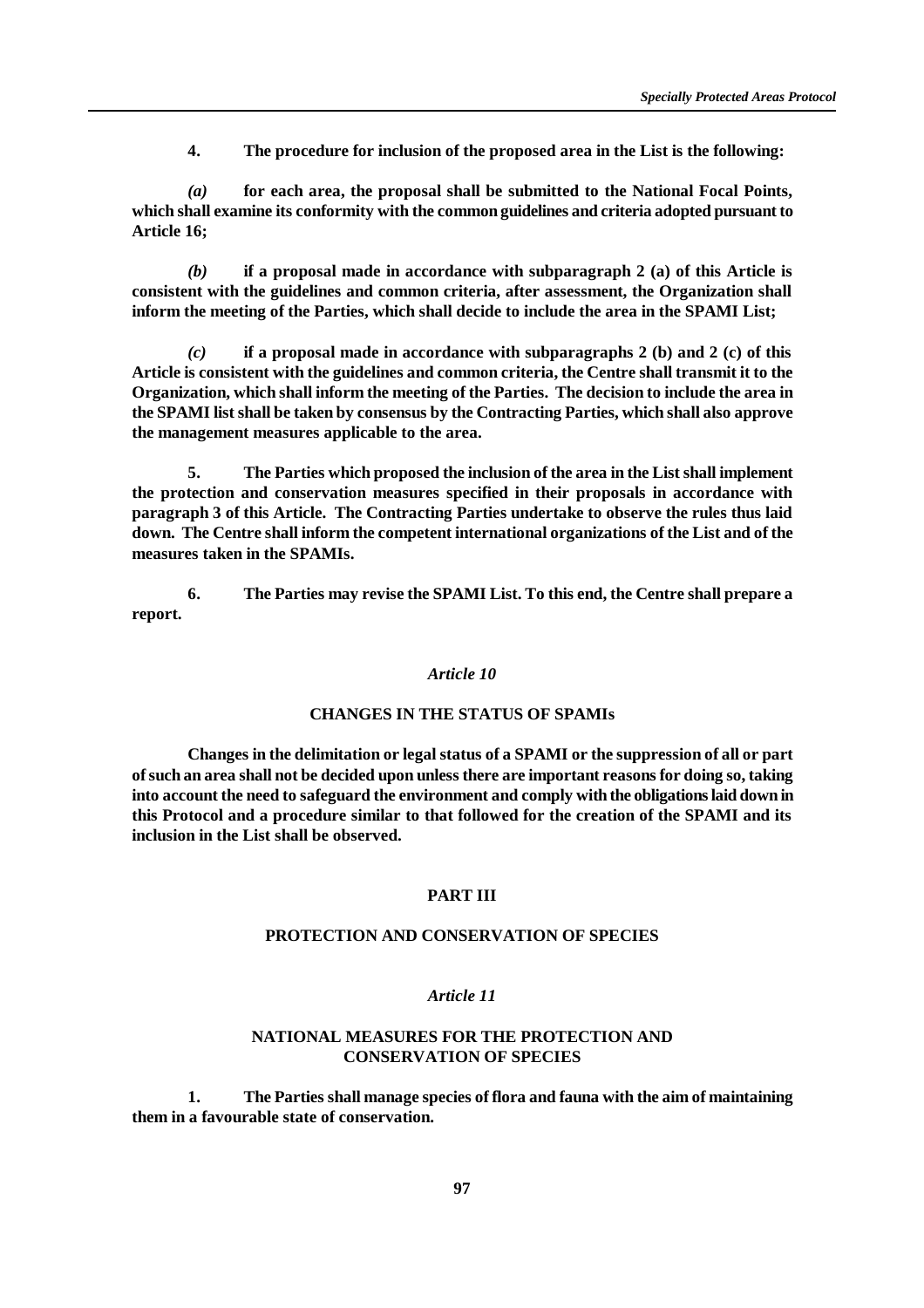**2. The Parties shall, in the zones subject to their sovereignty or national jurisdiction, identify and compile lists of the endangered or threatened species of flora and fauna and accord protected status to such species. The Parties shall regulate and, where appropriate, prohibit activities having adverse effects on such species or their habitats, and carry out management, planning and other measures to ensure a favourable state of conservation of such species.**

**3. With respect to protected species of fauna, the Parties shall control and, where appropriate, prohibit:**

*(a)* **the taking, possession or killing (including, to the extent possible, the incidental taking, possession or killing), the commercial trade, the transport and the exhibition for commercial purposes of these species, their eggs, parts or products;**

*(b)* **to the extent possible, the disturbance of wild fauna, particularly during the period of breeding, incubation, hibernation or migration, as well as other periods of biological stress.**

**4. In addition to the measures specified in the previous paragraph, the Parties shall coordinate their efforts, through bilateral or multilateral action, including if necessary, agreements for the protection and recovery of migratory species whose range extends into the area to which this Protocol applies.**

**5. With respect to protected species of flora and their parts and products, the Parties shall regulate, and where appropriate, prohibit all forms of destruction and disturbance, including the picking, collecting, cutting, uprooting, possession of, commercial trade in, or transport and exhibition for commercial purposes of such species.**

**6. The Parties shall formulate and adopt measures and plans with regard to ex situ reproduction, in particular captive breeding, of protected fauna and propagation of protected flora.**

**7. The Parties shall endeavour, directly or through the Centre, to consult with range States that are not Parties to this Protocol, with a view to coordinating their efforts to manage and protect endangered or threatened species.**

**8. The Parties shall make provision, where possible, for the return of protected species exported or held illegally. Efforts should be made by Parties to reintroduce such specimens to their natural habitat.**

### *Article 12*

# **COOPERATIVE MEASURES FOR THE PROTECTION AND CONSERVATION OF SPECIES**

**1. The Parties shall adopt cooperative measures to ensure the protection and conservation of the flora and fauna listed in the Annexes to this Protocol relating to the List of Endangered or Threatened Species and the List of Species whose Exploitation is Regulated.**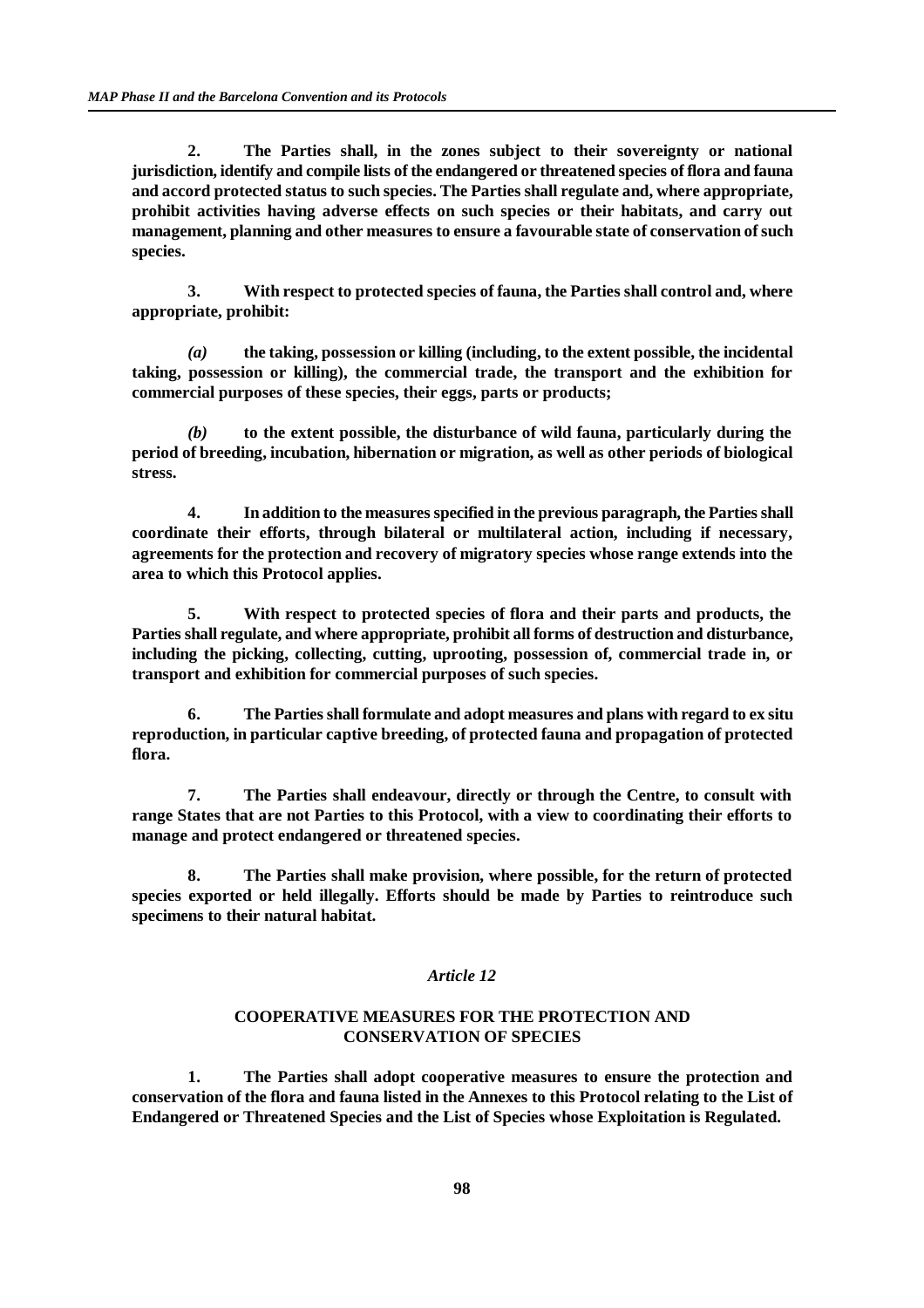**2. The Parties shall ensure the maximum possible protection and recovery of the species of fauna and flora listed in the Annex relating to the List of Endangered or Threatened Species by adopting at the national level the measures provided for in paragraphs 3 and 5 of Article 11 of this Protocol.**

**3. The Parties shall prohibit the destruction of and damage to the habitat of species listed in the Annex relating to the List of Endangered or Threatened Species and shall formulate and implement action plans for their conservation or recovery. They shall continue to cooperate in implementing the relevant action plans already adopted.**

**4. The Parties, in cooperation with competent international organizations, shall take all appropriate measures to ensure the conservation of the species listed in the Annex relating to the List of Species whose Exploitation is Regulated while at the same time authorizing and regulating the exploitation of these species so as to ensure and maintain their favourable state of conservation.**

**5. When the range area of a threatened or endangered species extends to both sides of a national frontier or of the limit that separates the territories or the areas subject to the sovereignty or the national jurisdiction of two Parties to this Protocol, these Parties shall cooperate with a view to ensuring the protection and conservation and, if necessary, the recovery of such species.**

**6. Provided that no other satisfactory solutions are available and that the exemption does not harm the survival of the population or of any other species, the Parties may grant exemptions to the prohibitions prescribed for the protection of the species listed in the Annexes to this Protocol for scientific, educational or management purposes necessary to ensure the survival of the species or to prevent significant damage. Such exemptions shall be notified to the Contracting Parties.**

### *Article 13*

# **INTRODUCTION OF NON-INDIGENOUS OR GENETICALLY MODIFIED SPECIES**

**1. The Parties shall take all appropriate measures to regulate the intentional or accidental introduction of non-indigenous or genetically modified species to the wild and prohibit those that may have harmful impacts on the ecosystems, habitats or species in the area to which this Protocol applies.**

**2. The Parties shall endeavour to implement all possible measures to eradicate species that have already been introduced when, after scientific assessment, it appears that such species cause or are likely to cause damage to ecosystems, habitats or species in the area to which this Protocol applies.**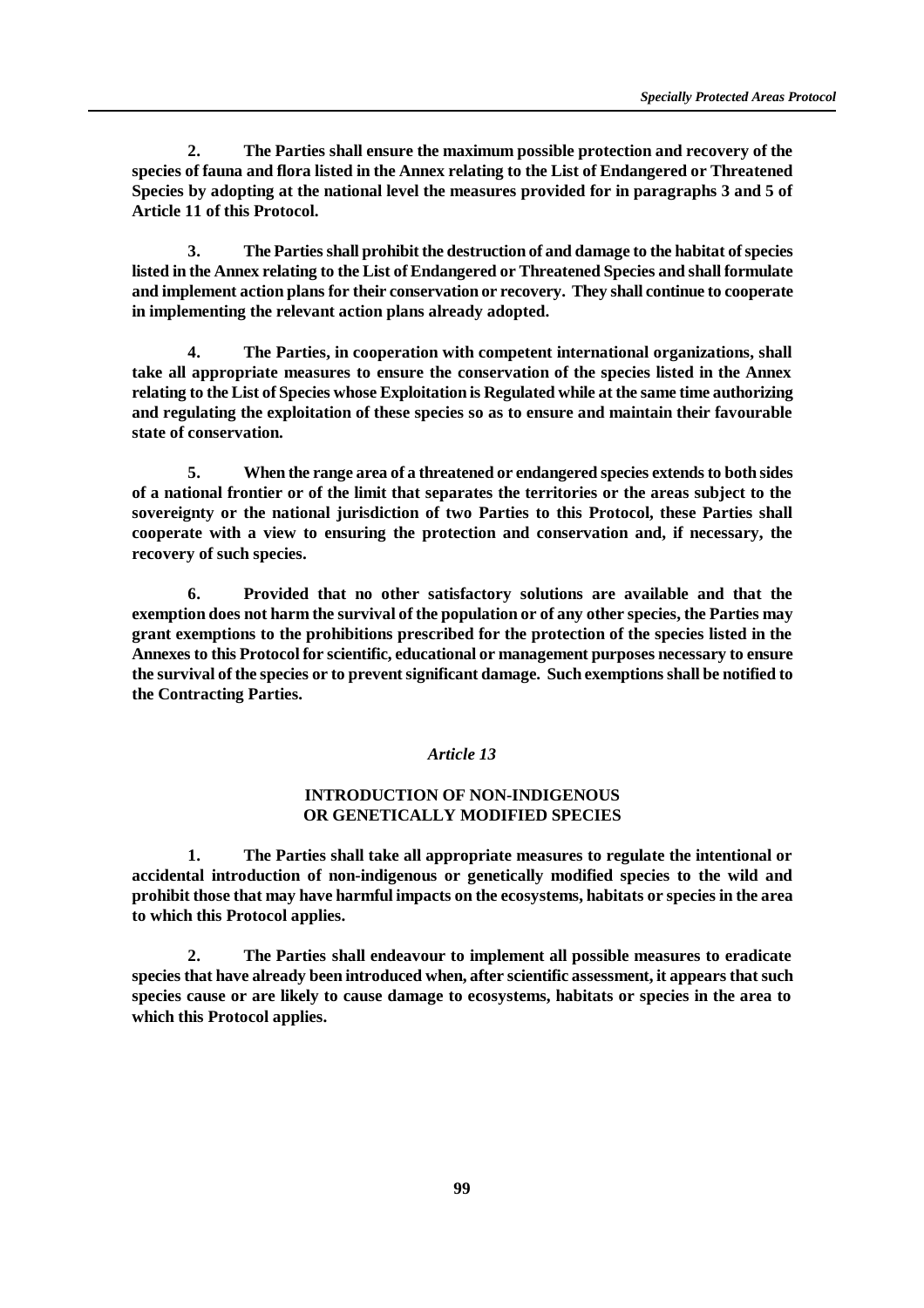# **PART IV**

# **PROVISIONS COMMON TO PROTECTED AREAS AND SPECIES**

# *Article 14*

# **AMENDMENTS TO ANNEXES**

**1. The procedures for amendments to Annexes to this Protocol shall be those set forth in Article 23 of the Convention.**

**2. All proposed amendments submitted to the meeting of Contracting Parties shall have been the subject of prior evaluation by the meeting of National Focal Points.**

# *Article 15*

# **INVENTORIES**

**Each Party shall compile comprehensive inventories of:**

*(a)* **areas over which they exercise sovereignty or jurisdiction that contain rare or fragile ecosystems, that are reservoirs of biological diversity, that are important for threatened or endangered species;**

*(b)* **species of fauna or flora that are endangered or threatened.**

### *Article 16*

# **GUIDELINES AND COMMON CRITERIA**

**The Parties shall adopt:**

*(a)* **common criteria for the choice of protected marine and coastal areas that could be included in the SPAMI List which shall be annexed to the Protocol;**

*(b)* **common criteria for the inclusion of additional species in the Annexes;**

*(c)* **guidelines for the establishment and management of specially protected areas.**

**The criteria and guidelines referred to in paragraphs (b) and (c) may be amended by the meeting of the Parties on the basis of a proposal made by one or more Parties.**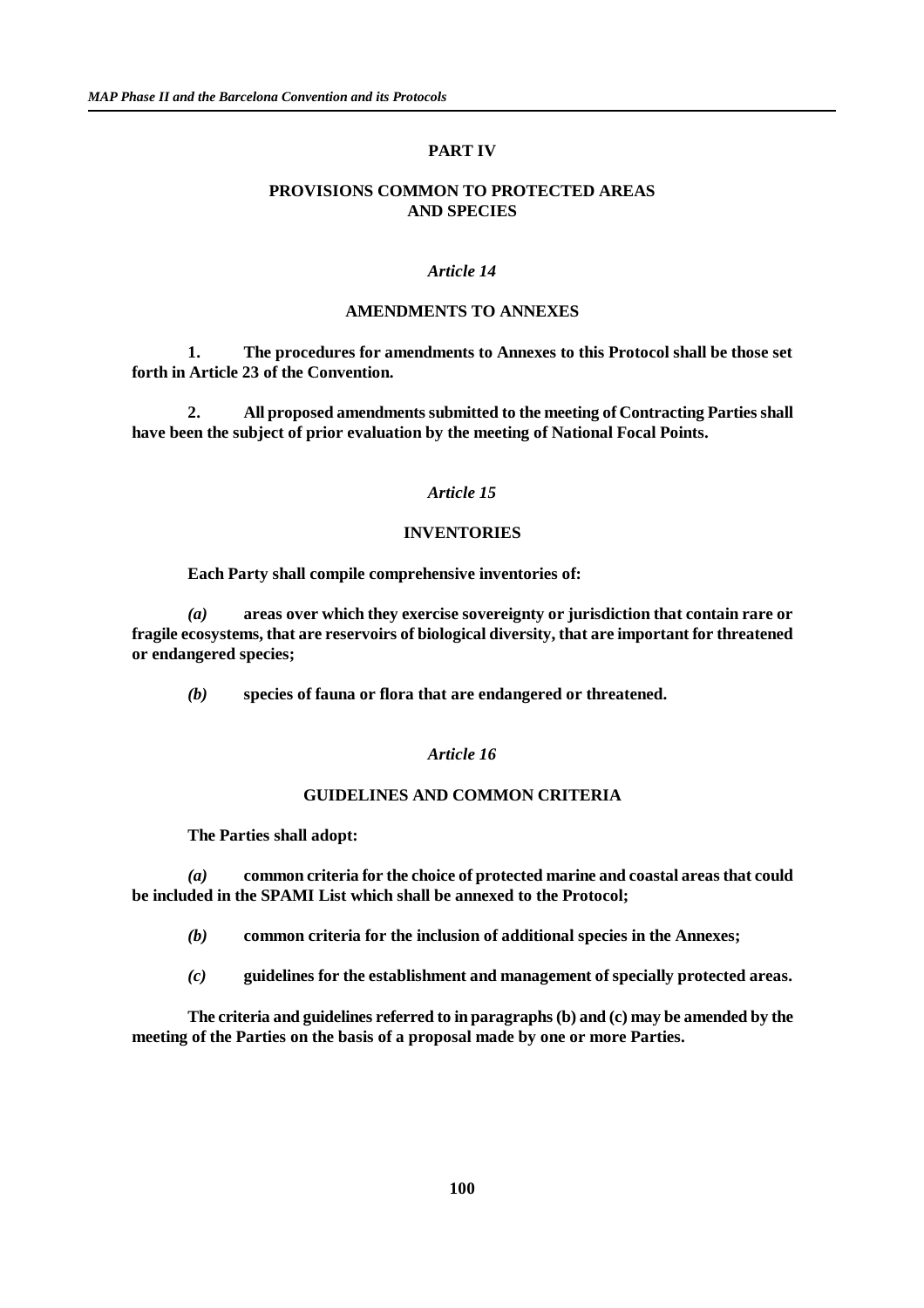# *Article 17*

#### **ENVIRONMENTAL IMPACT ASSESSMENT**

**In the planning process leading to decisions on industrial and other projects and activities that could significantly affect protected areas and species and their habitats, the Parties shall evaluate and take into consideration the possible direct or indirect, immediate or long-term, impact, including the cumulative impact of the projects and activities being contemplated.**

### *Article 18*

## **INTEGRATION OF TRADITIONAL ACTIVITIES**

**1. In formulating protective measures, the Parties shall take into account the traditional subsistence and cultural activities of their local populations. They shall grant exemptions, as necessary, to meet such needs. No exemption which is allowed for this reason shall:**

*(a)* **endanger either the maintenance of ecosystems protected under this Protocol or the biological processes contributing to the maintenance of those ecosystems;** 

*(b)* **cause either the extinction of, or a substantial reduction in, the number of individuals making up the populations or species of flora and fauna, in particular endangered, threatened, migratory or endemic species.**

**2. Parties which grant exemptions from the protection measures shall inform the Contracting Parties accordingly.**

### *Article 19*

#### **PUBLICITY, INFORMATION, PUBLIC AWARENESS AND EDUCATION**

**1. The Parties shall give appropriate publicity to the establishment of specially protected areas, their boundaries, applicable regulations, and to the designation of protected species, their habitats and applicable regulations.**

**2. The Parties shall endeavour to inform the public of the interest and value of specially protected areas and species, and of the scientific knowledge which may be gained from the point of view of nature conservation and other points of view. Such information should have an appropriate place in education programmes. The Parties shall also endeavour to promote the participation of their public and their conservation organizations in measures that are necessary for the protection of the areas and species concerned, including environmental impact assessments.**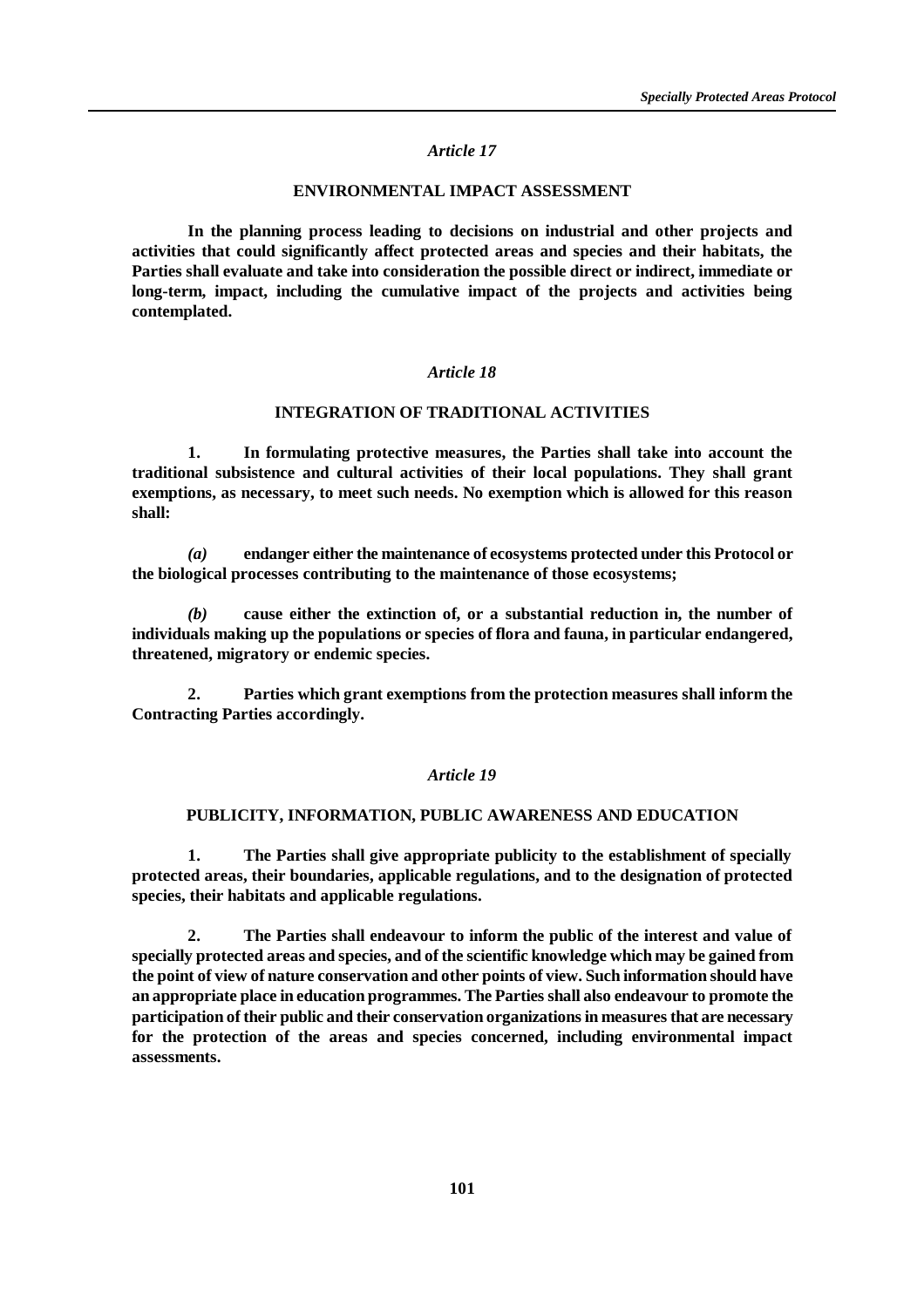# *Article 20*

#### **SCIENTIFIC, TECHNICAL AND MANAGEMENT RESEARCH**

**1. The Parties shall encourage and develop scientific and technical research relating to the aims of this Protocol. They shall also encourage and develop research into the sustainable use of specially protected areas and the management of protected species.**

**2. The Parties shall consult, when necessary, among themselves and with competent international organizations with a view to identifying, planning and undertaking scientific and technical research and monitoring programmes necessary for the identification and monitoring of protected areas and species and assessing the effectiveness of measures taken to implement management and recovery plans.**

**3. The Parties shall exchange, directly or through the Centre, scientific and technical information concerning current and planned research and monitoring programmes and the results thereof. They shall, to the fullest extent possible, coordinate their research and monitoring programmes, and endeavour jointly to define or standardize their procedures.**

**4. In technical and scientific research, the Parties shall give priority to SPAMIs and species appearing in the Annexes to this Protocol.**

#### *Article 21*

#### **MUTUAL COOPERATION**

**1. The Parties shall, directly or with the assistance of the Centre or international organizations concerned, establish cooperation programmes to coordinate the establishment, conservation, planning and management of specially protected areas, as well as the selection, management and conservation of protected species. There shall be regular exchanges of information concerning the characteristics of protected areas and species, the experience acquired and the problems encountered.**

**2. The Parties shall, at the earliest opportunity, communicate any situation that might endanger the ecosystems of specially protected areas or the survival of protected species of flora and fauna to the other Parties, to the States that might be affected and to the Centre.**

# *Article 22*

# **MUTUAL ASSISTANCE**

**1. The Parties shall cooperate, directly or with the assistance of the Centre or the international organizations concerned, in formulating, financing and implementing programmes of mutual assistance and assistance to developing countries that express a need for it with a view to implementing this Protocol.**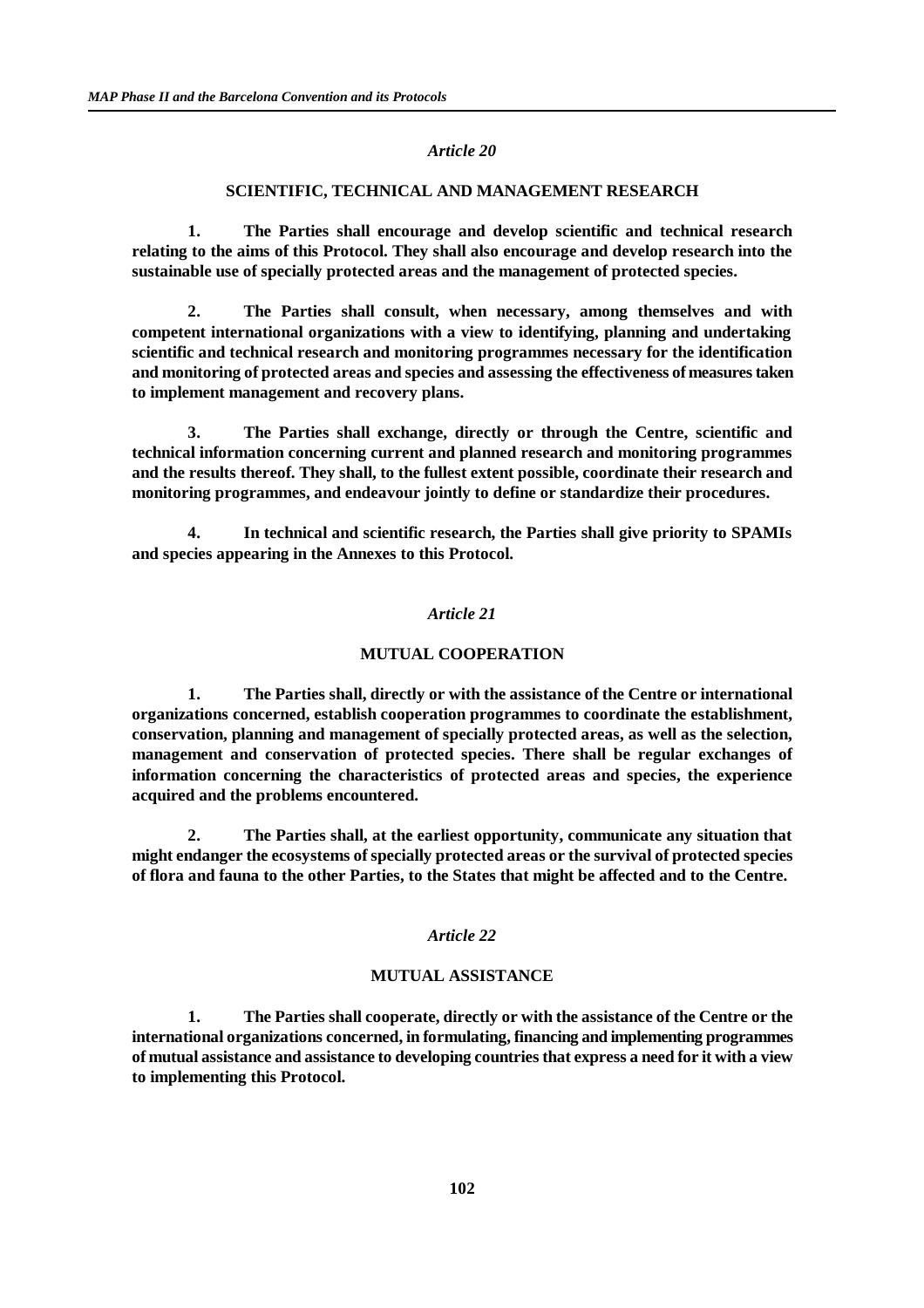**2. These programmes shall include public environmental education, the training of scientific, technical and management personnel, scientific research, the acquisition, utilization, design and development of appropriate equipment, and transfer of technology on advantageous terms to be agreed among the Parties concerned.**

**3. The Parties shall, in matters of mutual assistance, give priority to the SPAMIs and species appearing in the Annexes to this Protocol.**

# *Article 23*

# **REPORTS OF THE PARTIES**

**The Parties shall submit to ordinary meetings of the Parties a report on the implementation of this Protocol, in particular on:**

*(a)* **the status and the state of the areas included in the SPAMI List;**

*(b)* **any changes in the delimitation or legal status of the SPAMIs and protected species;**

*(c)* **possible exemptions allowed pursuant to Articles 12 and 18 of this Protocol.**

#### **PART V**

### **INSTITUTIONAL PROVISIONS**

#### *Article 24*

# **NATIONAL FOCAL POINTS**

**Each Party shall designate a National Focal Point to serve as liaison with the Centre on the technical and scientific aspects of the implementation of this Protocol. The National Focal Points shall meet periodically to carry out the functions deriving from this Protocol.**

# *Article 25*

# **COORDINATION**

**1. The Organization shall be responsible for coordinating the implementation of this Protocol. For this purpose, it shall receive the support of the Centre, to which it may entrust the following functions:**

*(a)* **assisting the Parties, in cooperation with the competent international, intergovernmental and non-governmental organizations, in:**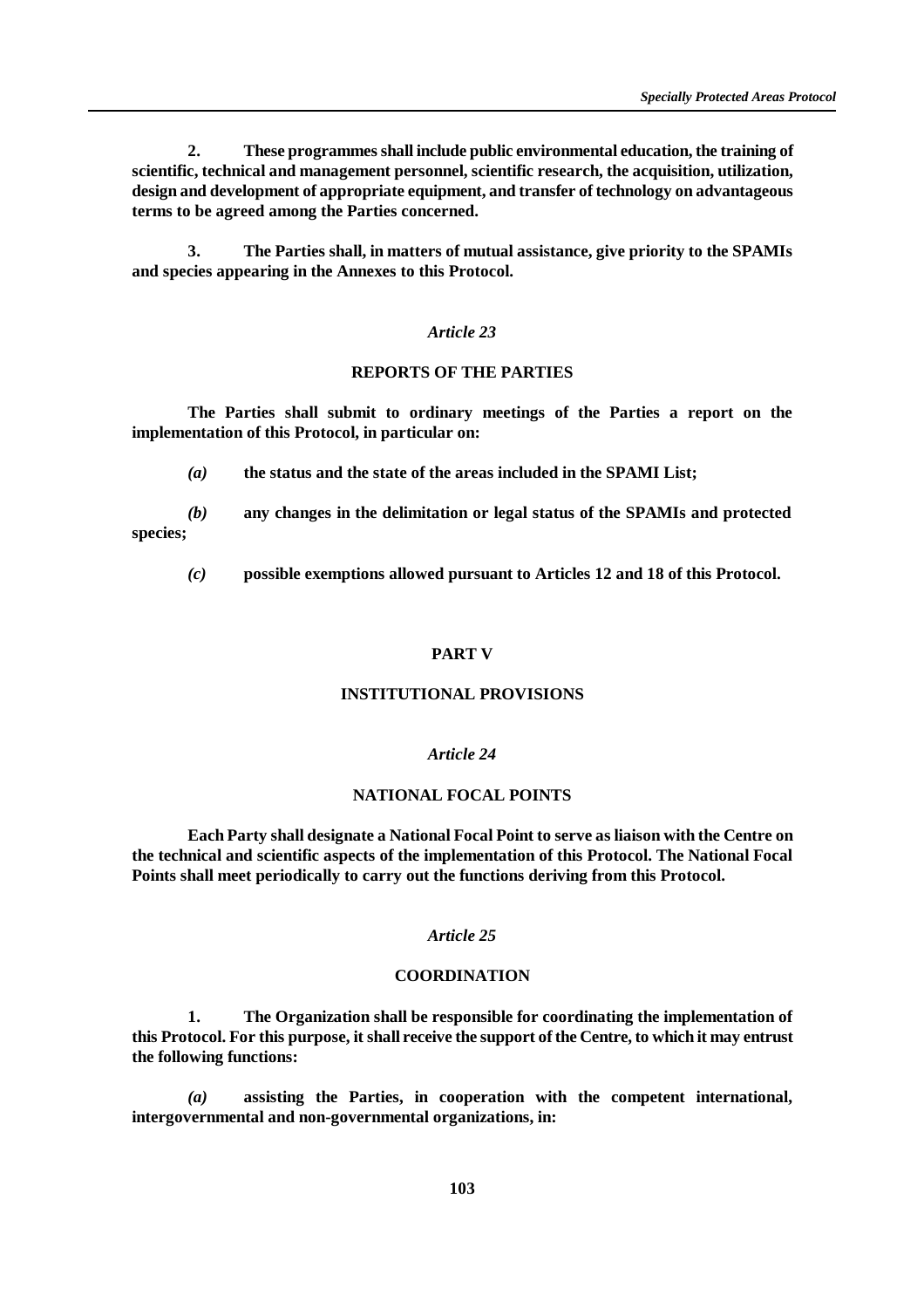- **- establishing and managing specially protected areas in the area to which this Protocol applies;**
- **- conducting programmes of technical and scientific research as provided for in Article 20 of this Protocol;**
- **- conducting the exchange of scientific and technical information among the Parties as provided for in Article 20 of this Protocol;**
- **- preparing management plans for specially protected areas and species;**
- **- developing cooperative programmes pursuant to Article 21 of this Protocol;**
- **- preparing educational materials designed for various groups;**

*(b)* **convening and organizing the meetings of the National Focal Points and providing them with secretariat services;**

*(c)* **formulating recommendations on guidelines and common criteria pursuant to Article 16 of this Protocol;**

*(d)* **creating and updating databases of specially protected areas, protected species and other matters relevant to this Protocol;**

*(e)* **preparing reports and technical studies that may be required for the implementation of this Protocol;**

*(f)* **elaborating and implementing the training programmes mentioned in Article 22, paragraph 2;**

*(g)* **cooperating with regional and international governmental and nongovernmental organizations concerned with the protection of areas and species, provided that the specificity of each organization and the need to avoid the duplication of activities are respected;**

*(h)* **carrying out the functions assigned to it in the action plans adopted in the framework of this Protocol;**

*(i)* **carrying out any other function assigned to it by the Parties.**

#### *Article 26*

# **MEETINGS OF THE PARTIES**

**1. The ordinary meetings of the Parties to this Protocol shall be held in conjunction with the ordinary meetings of the Contracting Parties to the Convention held pursuant to Article 18 of the Convention. The Parties may also hold extraordinary meetings in conformity with that Article.** 

- **2. The meetings of the Parties to this Protocol are particularly aimed at:**
- *(a)* **keeping under review the implementation of this Protocol;**
- *(b)* **overseeing the work of the Organization and of the Centre relating to the**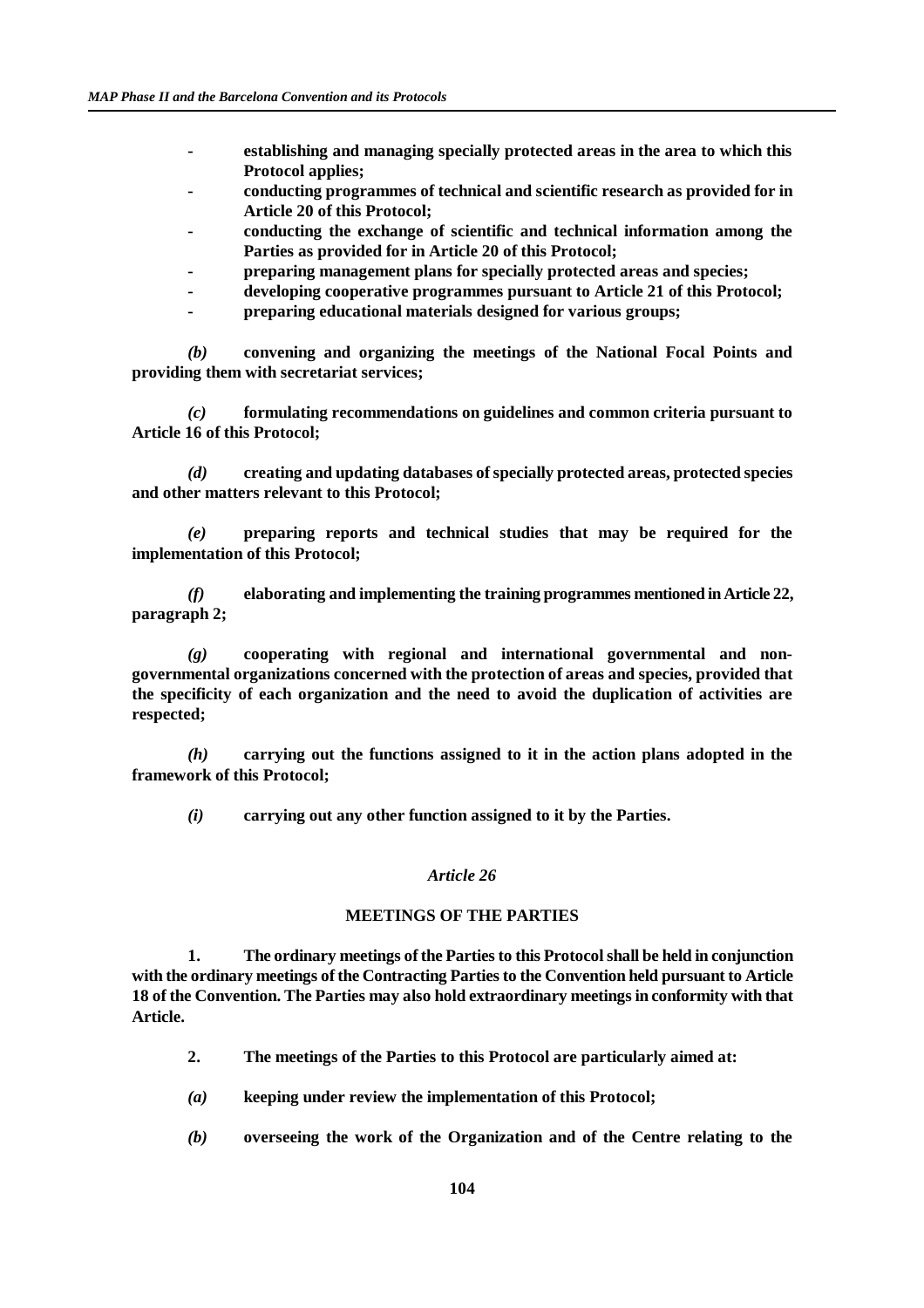**implementation of this Protocol and providing policy guidance for their activities;**

*(c)* **considering the efficacy of the measures adopted for the management and protection of areas and species, and examining the need for other measures, in particular in the form of Annexes and amendments to this Protocol or to its Annexes;**

*(d)* **adopting the guidelines and common criteria provided for in Article 16 of this Protocol;**

*(e)* **considering reports transmitted by the Parties under Article 23 of this Protocol, as well as any other pertinent information which the Parties transmit through the Centre;**

*(f)* **making recommendations to the Parties on the measures to be adopted for the implementation of this Protocol;**

*(g)* **examining the recommendations of the meetings of the National Focal Points pursuant to Article 24 of this Protocol;**

*(h)* **deciding on the inclusion of an area in the SPAMI List in conformity with Article 9, paragraph 4, of this Protocol;**

*(i)* **examining any other matter relevant to this Protocol, as appropriate;**

*(j)* **discussing and evaluating the exemptions allowed by the Parties in conformity with Articles 12 and 18 of this Protocol.**

### **PART VI**

# **FINAL PROVISIONS**

# *Article 27*

# **EFFECT OF THE PROTOCOL ON DOMESTIC LEGISLATION**

**The provisions of this Protocol shall not affect the right of Parties to adopt relevant stricter domestic measures for the implementation of this Protocol.**

### *Article 28*

### **RELATIONSHIP WITH THIRD PARTIES**

**1. The Parties shall invite States that are not Parties to the Protocol and international organizations to cooperate in the implementation of this Protocol.**

**2. The Parties undertake to adopt appropriate measures, consistent with international law, to ensure that no one engages in any activity contrary to the principles or purposes of this Protocol.**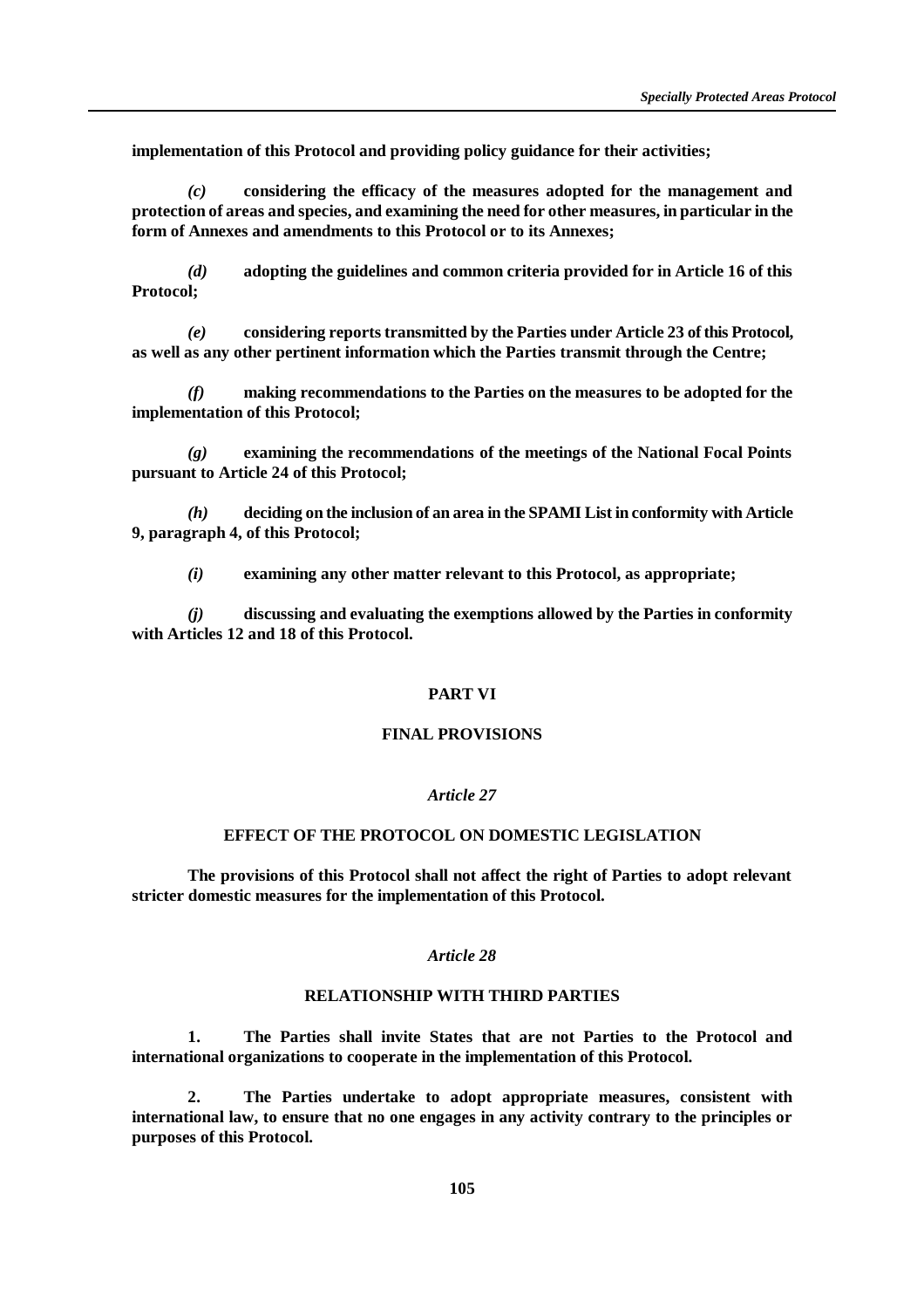# *Article 29*

#### **SIGNATURE**

**This Protocol shall be open for signature in Barcelona on 10 June 1995 and in Madrid from 11 June 1995 to 10 June 1996 by any Contracting Party to the Convention.**

# *Article 30*

# **RATIFICATION, ACCEPTANCE OR APPROVAL**

**This Protocol shall be subject to ratification, acceptance or approval. Instruments of ratification, acceptance or approval shall be deposited with the Government of Spain, which will assume the functions of Depositary.**

# *Article 31*

### **ACCESSION**

**As from 10 June 1996, this Protocol shall be open for accession by any State and regional economic grouping which is Party to the Convention.**

### *Article 32*

# **ENTRY INTO FORCE**

**1. This Protocol shall enter into force on the thirtieth day following the deposit of the sixth instrument of ratification, acceptance or approval of, or accession to, the Protocol.**

**2. From the date of its entry into force, this Protocol shall replace the Protocol Concerning Mediterranean Specially Protected Areas of 1982, in the relationship among the Parties to both instruments.**

**IN WITNESS WHEREOF, the undersigned, being duly authorized, have signed this Protocol.**

**DONE at Barcelona, on 10 June 1995, in a single copy in the Arabic, English, French and Spanish languages, the four texts being equally authoritative, for signature by any Party to the Convention.**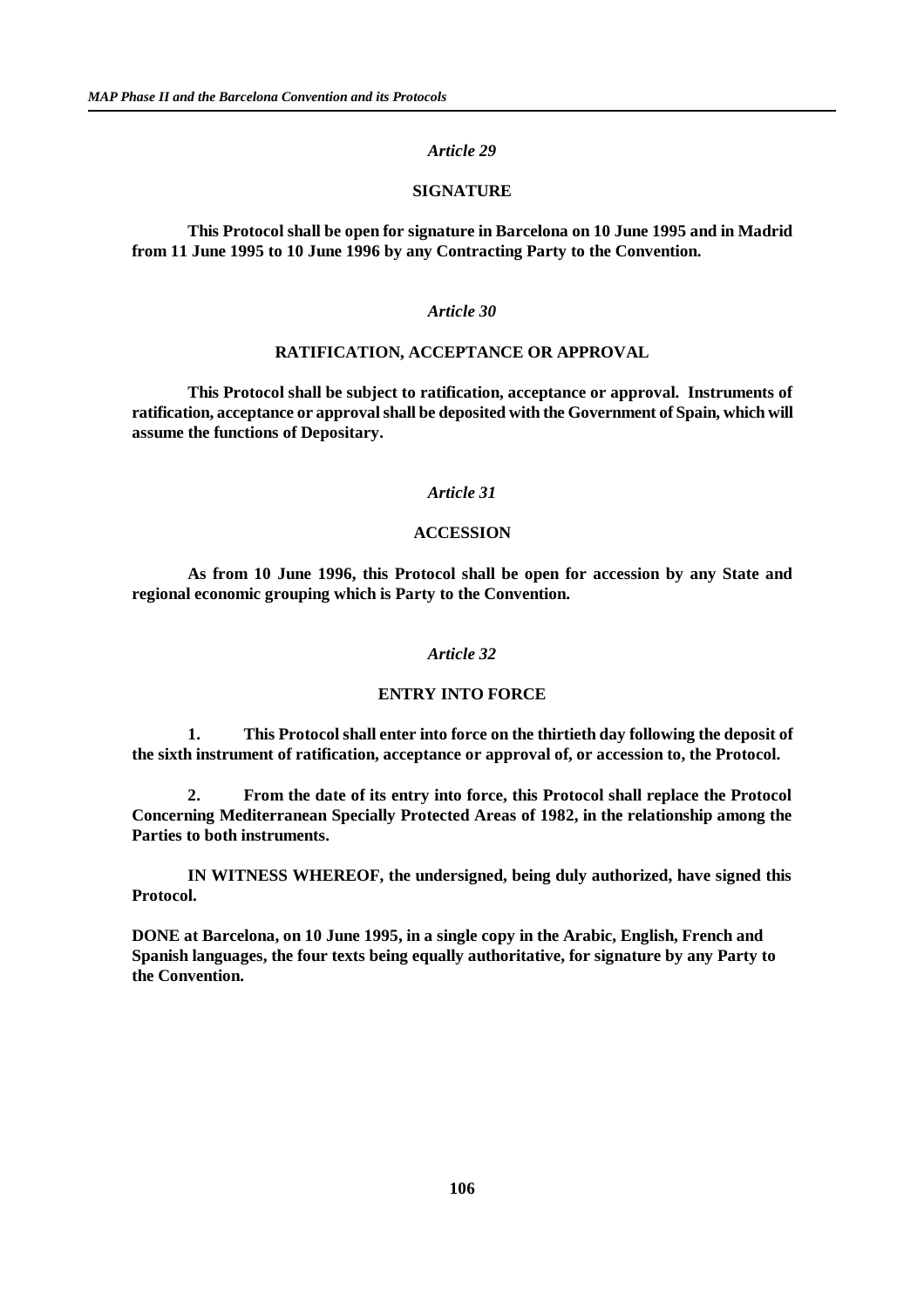# ANNEX I

# COMMON CRITERIA FOR THE CHOICE OF PROTECTED MARINE AND COASTAL AREAS THAT COULD BE INCLUDED IN THE SPAMI LIST

# A. GENERAL PRINCIPLES

The Contracting Parties agree that the following general principles will guide their work in establishing the SPAMI List:

*a)* The conservation of the natural heritage is the basic aim that must characterize a SPAMI. The pursuit of other aims such as the conservation of the cultural heritage, and the promotion of scientific research, education, participation, collaboration, is highly desirable in SPAMIs and constitutes a factor in favour of a site being included on the List, to the extent in which it remains compatible with the aims of conservation.

*b)* No limit is imposed on the total number of areas included in the List or on the number of areas any individual Party can propose for inscription. Nevertheless, the Parties agree that sites will be selected on a scientific basis and included in the List according to their qualities; they will have therefore to fulfil the requirements set out by the Protocol and the present criteria.

*c)* The listed SPAMI and their geographical distribution will have to be representative of the Mediterranean region and its biodiversity. To this end the List will have to represent the highest number possible of types of habitats and ecosystems.

*d)* The SPAMIs will have to constitute the core of a network aiming at the effective conservation of the Mediterranean heritage. To attain this objective, the Parties will develop their cooperation on bilateral and multilateral bases in the field of conservation and management of natural sites and notably through the establishment of transboundary SPAMIs.

*e)* The sites included in the SPAMI List are intended to have a value of example and model for the protection of the natural heritage of the region. To this end, the Parties ensure that sites included in the List are provided with adequate legal status, protection measures and management methods and means.

# B. GENERAL FEATURES OF THE AREAS THAT COULD BE INCLUDED IN THE SPAMI LIST

1. To be eligible for inclusion in the SPAMI List, an area must fulfil at least one of the general criteria set in Article 8 paragraph 2 of the Protocol. Several of these general criteria can in certain cases be fulfilled by the same area, and such a circumstance cannot but strengthen the case for the inclusion of the area in the List.

2. The regional value is a basic requirement of an area for being included in the SPAMI List. The following criteria should be used in evaluating the Mediterranean interest of an area: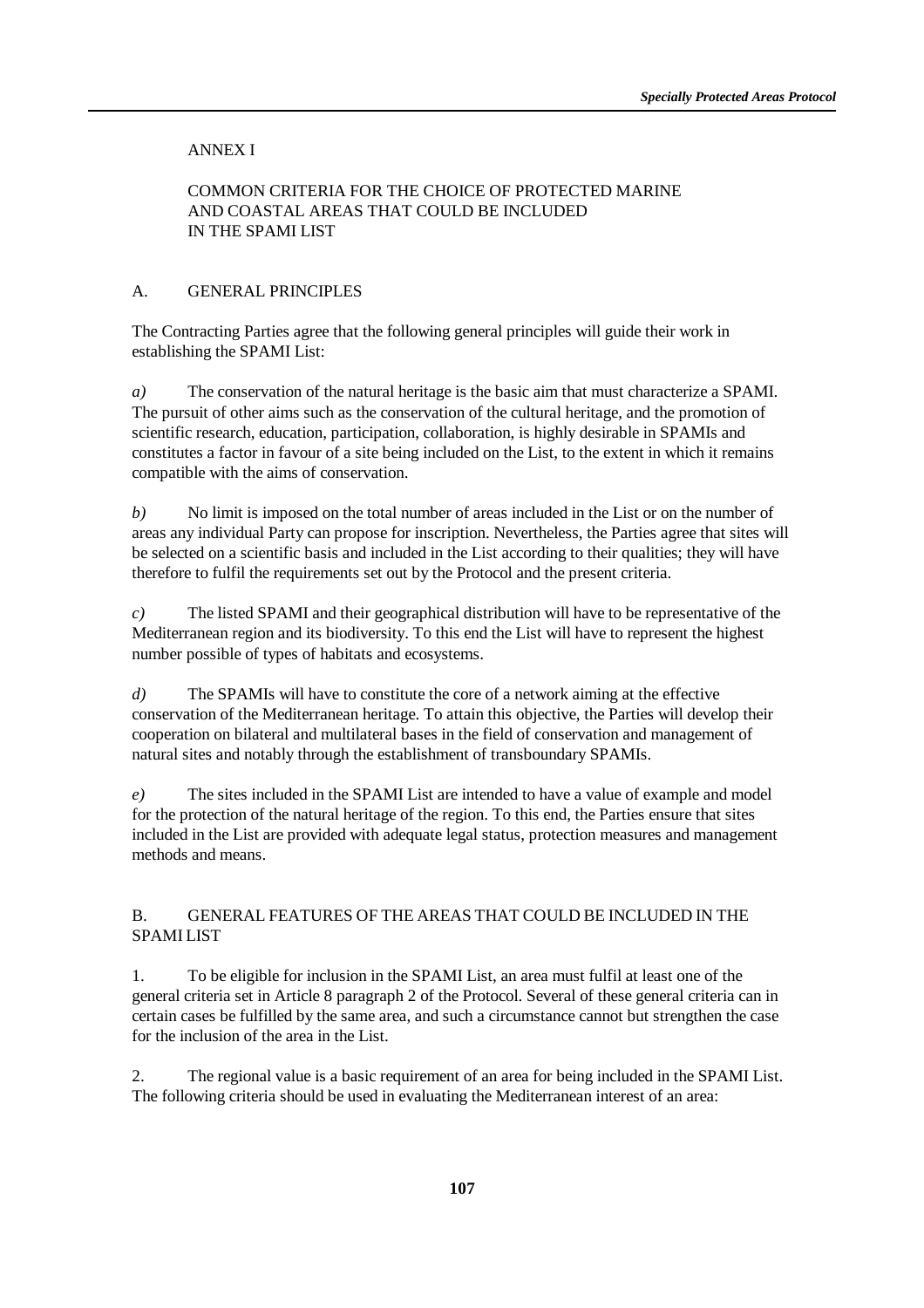# *a)* Uniqueness

The area contains unique or rare ecosystems, or rare or endemic species.

# *b)* Natural representativeness

The area has highly representative ecological processes, or community or habitat types or other natural characteristics. Representativeness is the degree to which an area represents a habitat type, ecological process, biological community, physiographic feature or other natural characteristic.

# *c)* Diversity

The area has a high diversity of species, communities, habitats or ecosystems.

# *d)* Naturalness

The area has a high degree of naturalness as a result of the lack or low level of human-induced disturbance and degradation.

*e)* Presence of habitats that are critical to endangered, threatened or endemic species.

# *f)* Cultural representativeness

The area has a high representative value with respect to the cultural heritage, due to the existence of environmentally sound traditional activities integrated with nature which support the well-being of local populations.

3. To be included in the SPAMI List, an area having scientific, educational or aesthetic interest must, respectively, present a particular value for research in the field of natural sciences or for activities of environmental education or awareness or contain outstanding natural features, landscapes or seascapes.

4. Besides the fundamental criteria specified in article 8, paragraph 2, of the Protocol, a certain number of other characteristics and factors should be considered as favourable for the inclusion of the site in the List. These include:

*a)* the existence of threats likely to impair the ecological, biological, aesthetic or cultural value of the area;

*b*) the involvement and active participation of the public in general, and particularly of local communities, in the process of planning and management of the area;

*c)* the existence of a body representing the public, professional, non-governmental sectors and the scientific community involved in the area;

*d*) the existence in the area of opportunities for sustainable development;

*e)* the existence of an integrated coastal management plan within the meaning of Article 4 paragraph 3 (e) of the Convention.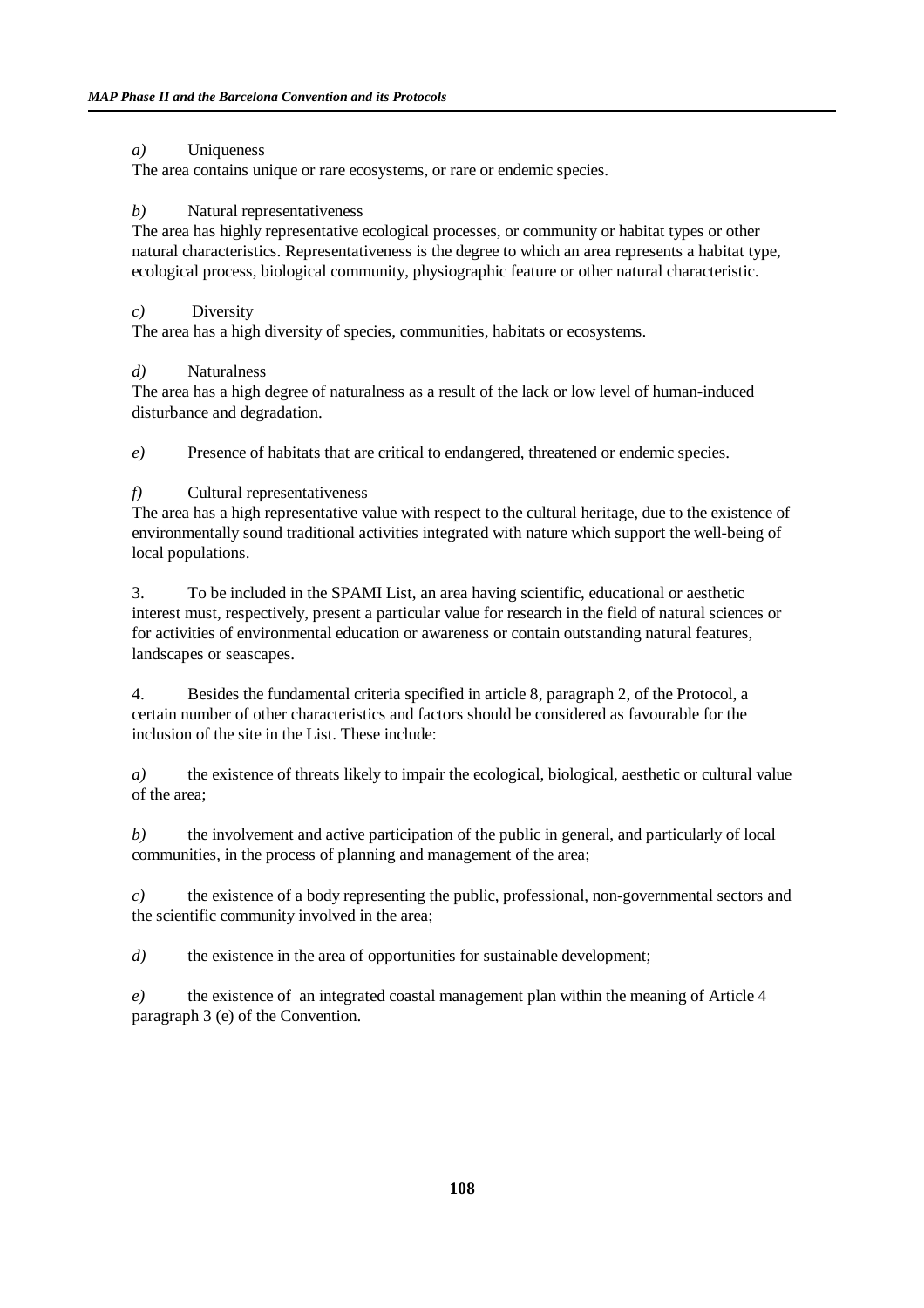# C. LEGAL STATUS

1. All areas eligible for inclusion in the SPAMI List must be awarded a legal status guaranteeing their effective long-term protection.

2. To be included in the SPAMI List, an area situated in a zone already delimited over which a Party exercises sovereignty or jurisdiction must have a protected status recognized by the Party concerned.

3. In the case of areas situated, partly or wholly, on the high sea or in a zone where the limits of national sovereignty or jurisdiction have not yet been defined, the legal status, the management plan, the applicable measures and the other elements provided for in Article 9, paragraph 3, of the Protocol will be provided by the neighbouring Parties concerned in the proposal for inclusion in the SPAMI List.

# D. PROTECTION, PLANNING AND MANAGEMENT MEASURES

1. Conservation and management objectives must be clearly defined in the texts relating to each site, and will constitute the basis for assessment of the adequacy of the adopted measures and the effectiveness of their implementation at the revisions of the SPAMI List.

2. Protection, planning and management measures applicable to each area must be adequate for the achievement of the conservation and management objectives set for the site in the short and long term, and take in particular into account the threats upon it.

3. Protection, planning and management measures must be based on an adequate knowledge of the elements of the natural environment and of socio-economic and cultural factors that characterize each area. In case of shortcomings in basic knowledge, an area proposed for inclusion in the SPAMI List must have a programme for the collection of the unavailable data and information.

4. The competence and responsibility with regard to administration and implementation of conservation measures for areas proposed for inclusion in the SPAMI List must be clearly defined in the texts governing each area.

5. In the respect of the specificity characterizing each protected site, the protection measures for a SPAMI must take account of the following basic aspects:

*a*) the strengthening of the regulation of the release or dumping of wastes and other substances likely directly or indirectly to impair the integrity of the area;

*b*) the strengthening of the regulation of the introduction or reintroduction of any species into the area;

*c)* the regulation of any activity or act likely to harm or disturb the species, or that might endanger the conservation status of the ecosystems or species or might impair the natural, cultural or aesthetic characteristics of the area.

*d)* the regulation applicable to the zones surrounding the area in question.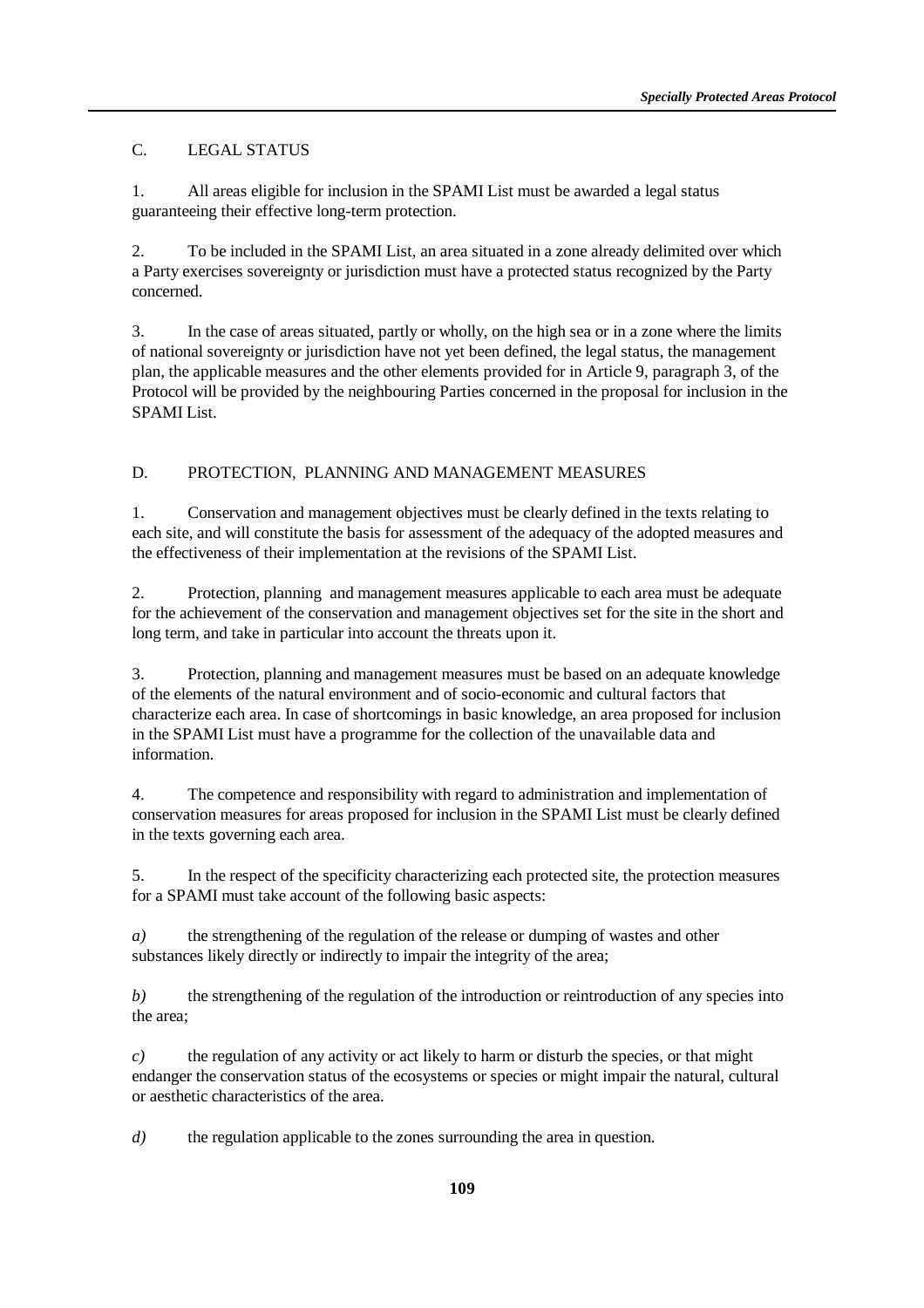6. To be included in the SPAMI List, a protected area must have a management body, endowed with sufficient powers as well as means and human resources to prevent and/or control activities likely to be contrary to the aims of the protected area.

7. To be included in the SPAMI List an area will have to be endowed with a management plan. The main rules of this management plan are to be laid down as from the time of inclusion and implemented immediately. A detailed management plan must be presented within three years of the time of inclusion. Failure to respect this obligation entails the removal of the site from the List.

8. To be included in the SPAMI List, an area will have to be endowed with a monitoring programme. This programme should include the identification and monitoring of a certain number of significant parameters for the area in question, in order to allow the assessment of the state and evolution of the area, as well as the effectiveness of protection and management measures implemented, so that they may be adapted if need be. To this end further necessary studies are to be commissioned.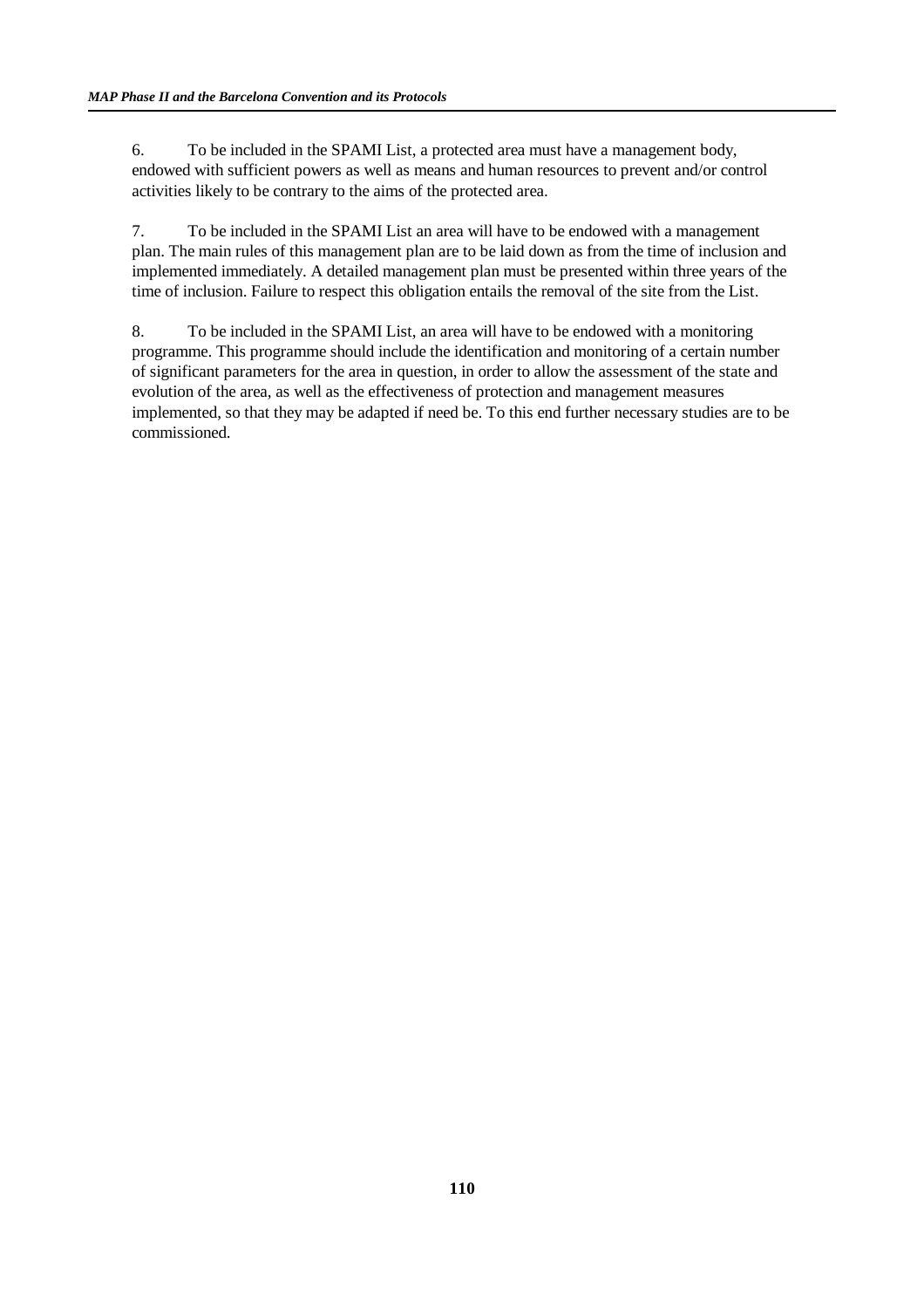# ANNEX II

# LIST OF ENDANGERED OR THREATENED SPECIES

Magnoliophyta *Posidonia oceanica Zostera marina Zostera noltii*

Chlorophyta *Caulerpa ollivieri*

Phaeophyta *Cystoseira amentacea* (including *var. stricta* and *var. spicata) Cystoseira mediterranea Cystoseira sedoides Cystoseira spinosa* (including *C. adriatica) Cystoseira zosteroides Laminaria rodriguezii*

Rhodophyta *Goniolithon byssoides Lithophyllum lichenoides Ptilophora mediterranea Schimmelmannia schousboei*

### Porifera

*Asbestopluma hypogea Aplysina sp. plur. Axinella cannabina Axinella polypoides Geodia cydonium Ircinia foetida Ircinia pipetta Petrobiona massiliana Tethya sp. plur.*

Cnidaria *Astroides calycularis Errina aspera Gerardia savaglia*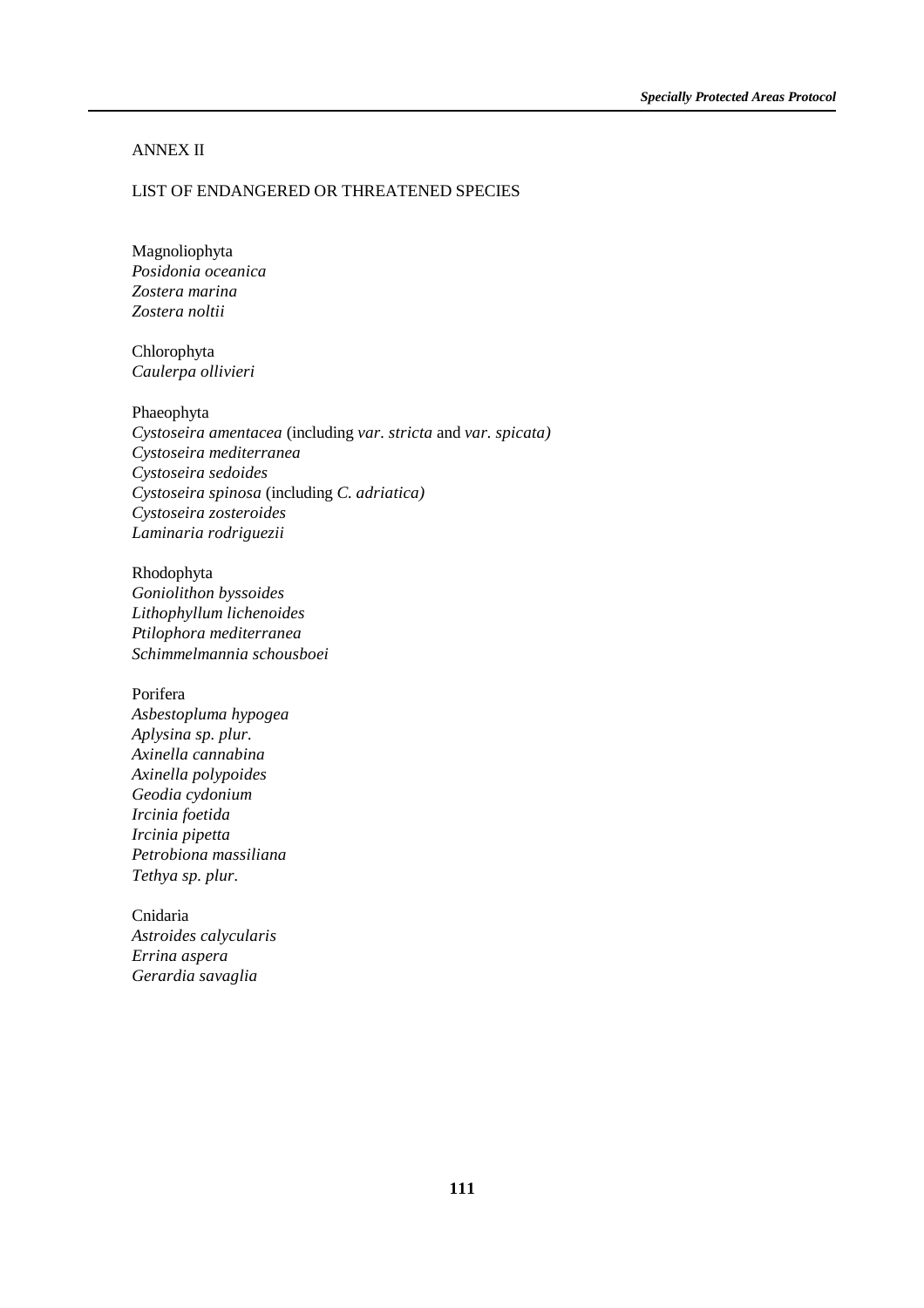Echinodermata *Asterina pancerii Centrostephanus longispinus Ophidiaster ophidianus*

Bryozoa *Hornera lichenoides*

Mollusca

*Ranella olearia (= Argobuccinum olearium = A. giganteum) Charonia lampas (= Ch. rubicunda = Ch. nodifera) Charonia tritonis (= Ch. seguenziae) Dendropoma petraeum Erosaria spurca Gibbula nivosa Lithophaga lithophaga Luria lurida (= Cypraea lurida) Mitra zonata Patella ferruginea Patella nigra Pholas dactylus Pinna nobilis Pinna rudis (= P. pernula) Schilderia achatidea Tonna galea Zonaria pyrum*  Crustacea

*Ocypode cursor Pachylasma giganteum*

Pisces

*Acipenser naccarii Acipenser sturio Aphanius fasciatus Aphanius iberus Cetorhinus maximus Carcharodon carcharias Hippocampus ramulosus Hippocampus hippocampus Huso huso Lethenteron zanandreai Mobula mobular Pomatoschistus canestrinii Pomatoschistus tortonesei Valencia hispanica Valencia letourneuxi*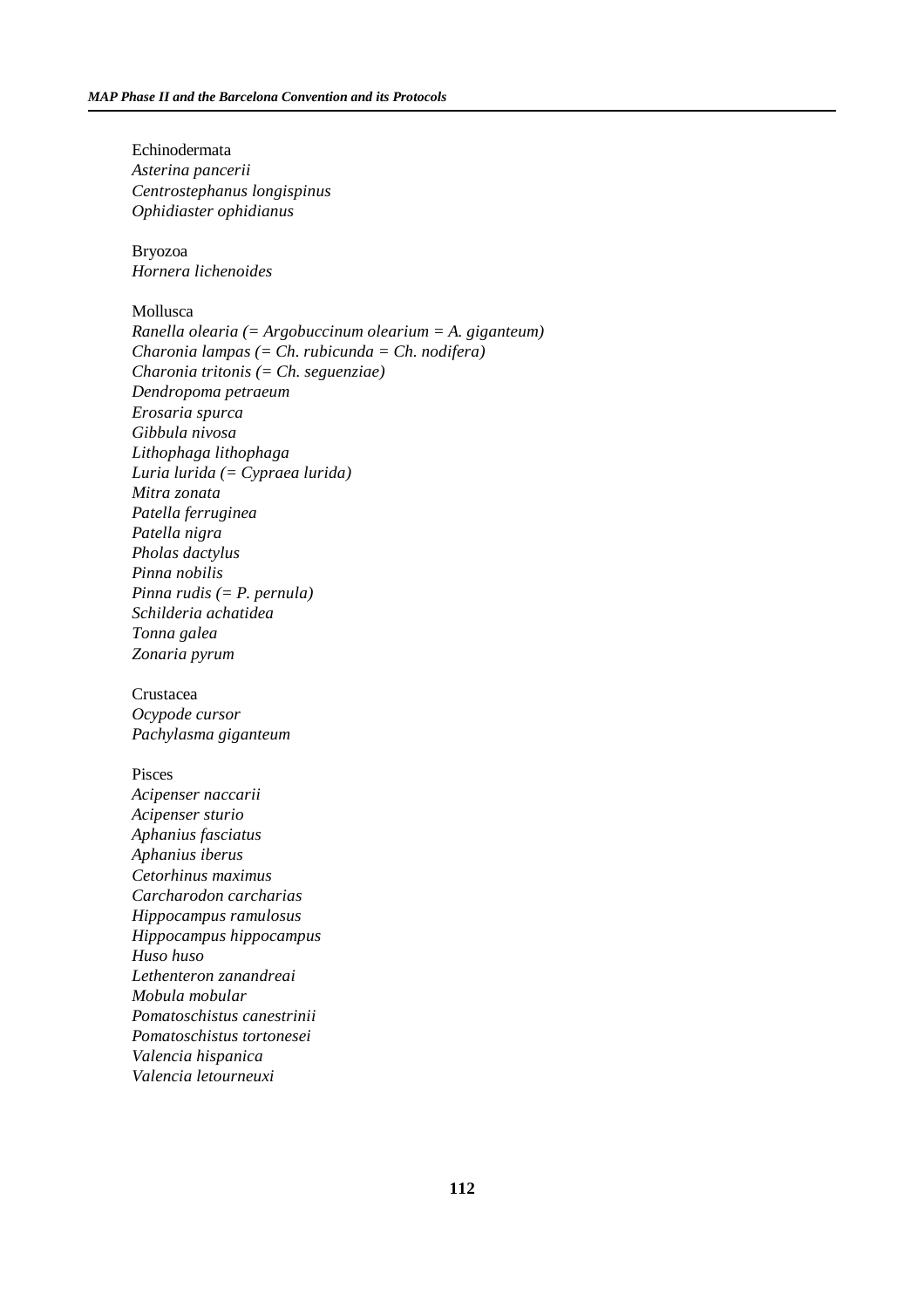Reptiles *Caretta caretta Chelonia mydas Dermochelys coriacea Eretmochelys imbricata Lepidochelys kempii Trionyx triunguis*

#### Aves

*Pandion haliaetus Calonectris diomedea Falco eleonorae Hydrobates pelagicus Larus audouinii Numenius tenuirostris Phalacrocorax aristotelis Phalacrocorax pygmaeus Pelecanus onocrotalus Pelecanus crispus Phoenicopterus ruber Puffinus yelkouan Sterna albifrons Sterna bengalensis Sterna sandvicensis*

#### Mammalia

*Balaenoptera acutorostrata Balaenoptera borealis Balaenoptera physalus Delphinus delphis Eubalaena glacialis Globicephala melas Grampus griseus Kogia simus Megaptera novaeangliae Mesoplodon densirostris Monachus monachus Orcinus orca Phocoena phocoena Physeter macrocephalus Pseudorca crassidens Stenella coeruleoalba Steno bredanensis Tursiops truncatus Ziphius cavirostris*